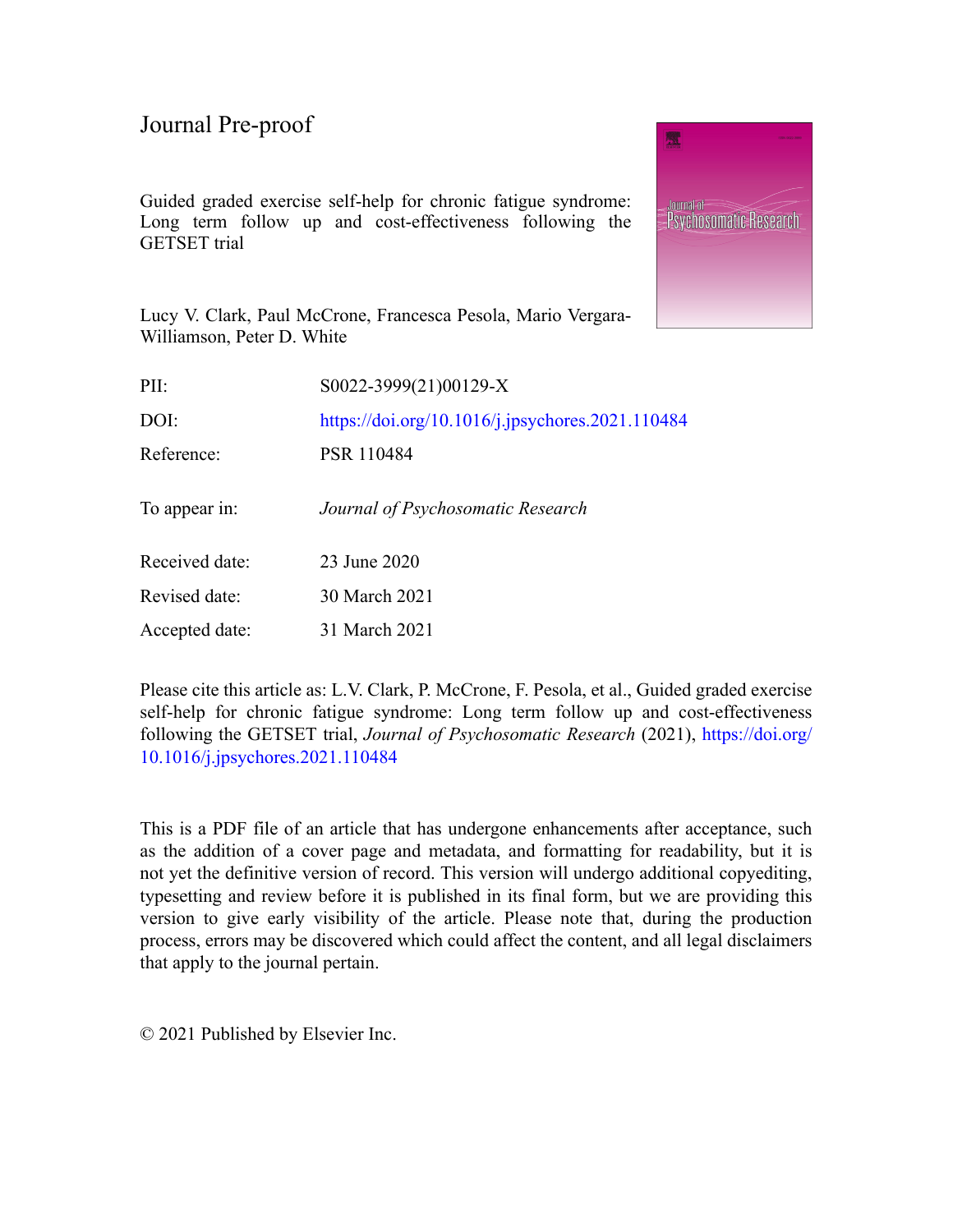# Guided graded exercise self-help for chronic fatigue syndrome: long term follow up and cost-effectiveness following the GETSET trial

Lucy V Clark,<sup>a</sup> Paul McCrone<sup>b</sup>, Francesca Pesola<sup>c</sup>, Mario Vergara-Williamson<sup>d</sup>, Peter D White<sup>a</sup>

<sup>a</sup> Centre for Psychiatry, Wolfson Institute of Preventive Medicine, Bart's and the London School of Medicine and Dentistry, Queen Mary University, London, UK.

 $\overline{b}$  King's Health Economics, Institute of Psychiatry, Psychology & Neuroscience, King's College London, London, UK. E-mail: p.mccrone@greenwich.ac.uk

 $c^c$ Cancer Prevention Group, School of Cancer & Pharmaceutical Sciences, Faculty of Medicine and Life Sciences, King's College London, London, UK. E-mail: francesca.pesola@kcl.ac.uk

<sup>d</sup> Kent & Medway NHS and Social Care Partnership Trust, Kent  $\alpha$ . Iedway CFS/ME Service, Maidstone, Kent, UK. E-mail: m.vergara-williamson@nhs.net

*Corresponding author at:* Centre for Psychiatry, Wolfson *institute of Preventive Medicine, Bart's and* the London School of Medicine and Dentistry, Queer Mary University, London, EC1A 7BE, UK. Email address: l.clark@qmul.ac.uk

### **Abstract**

*Objective:* The GETSET trial found that quided graded exercise self-help (GES) improved fatigue and physical functioning more than specialist medical care (SMC) alone in adults with chronic fatigue syndrome  $(\overline{CFS})$  12-weeks after randomisation. In this paper, we assess the longer-term clinical and health economic outcomes. Group, School of Cancer & Pharmaceutical Sciences, Fa<br>
S College London, London, UK. E-mail: francesca.<sub>F</sub> -sol<br>
HS and Social Care Partnership Trust, Ken' & *A*edway<br>
X. E-mail: m.vergara-williamson@nhs.nc<br> *Nor at:* Cen

*Methods:* GETSET was a randomised controlled trial of 211 UK secondary care patients with CFS. Primary outcomes were the Chalder fatigue questionnaire and the physical functioning subscale of the short-form. 36 survey. Postal questionnaires assessed the primary outcomes and cost-effectiveness of the intervention 12-months after randomisation. Service costs and quality-adjusted life years (QALYs) were combined in a cost-effectiveness analysis. *Results:* Between January 2014 and March 2016, 164 (78%) participants returned questionnaires 15-months after randomisation. Results showed no main effect of intervention arm on fatigue (chi<sup>2</sup>(1)=4.8, p=0.03) or physical functioning (chi<sup>2</sup>(1)=1.3, p=0.25), adjusting for multiplicity. No other intervention arm or time\*arm effect was significant. The short-term fatigue reduction was maintained at long-term follow-up for participants assigned to GES, with improved fatigue from short- to long-term follow up after SMC, such that the groups no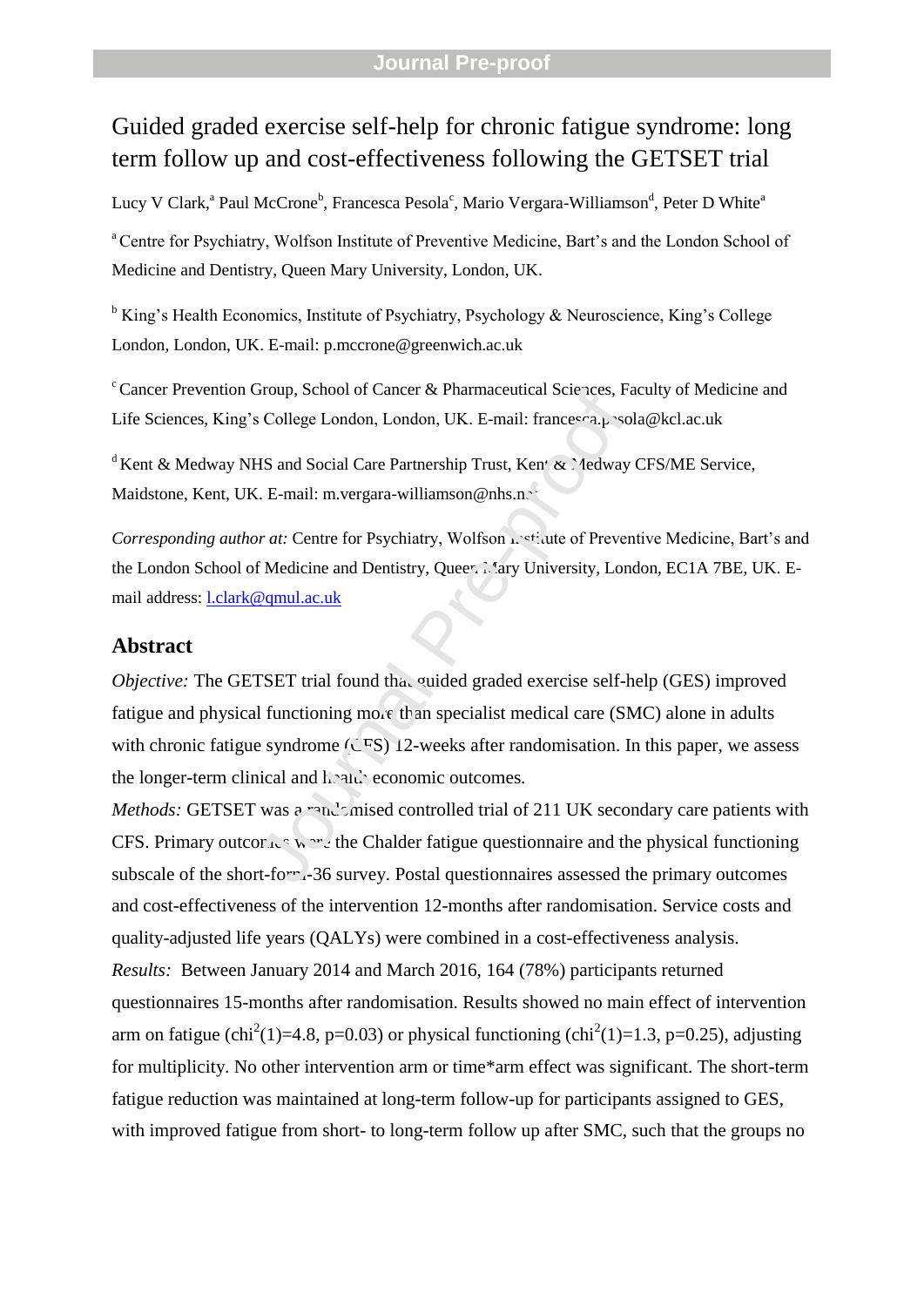longer differed. Healthcare costs were £85 higher for GES and produced more QALYs. The incremental cost-effectiveness ratio was £4,802 per QALY.

*Conclusions:* The short-term improvements after GES were maintained at long-term followup, with further improvement in the SMC group such that the groups no longer differed at long-term follow-up. The cost per QALY for GES compared to SMC alone was below the usual threshold indicating cost-effectiveness, but with uncertainty around the result. *Keywords:* Chronic fatigue syndrome, myalgic encephalomyelitis, graded exercise therapy, guided self-help, cost-effectiveness, follow up

### *Abbreviations*

CFQ, Chalder Fatigue questionnaire; CFS, chronic fatigue syndrome; GES, guided graded exercise self-help; GETSET, guided graded exercise therapy self-help trial; SF-3 5 PF, short form-36 physical function subscale; SMC, standard medical care

### **1. Introduction**

Chronic fatigue syndrome (CFS), also known as myalgic encephalomyelitis (ME), is a relatively common illness characterised by chronic and disabling fatigue, plus a range of additional symptoms, which cause severe impairment in daily functioning [1]. The prevalence of CFS in the population is estimated to be between 0.2% and 2.6%  $\lceil 1 \rceil$ , but prevalence rates vary depending on the definition used. If untreated, the prognosis of CFS is poor, and whilst duration and severity may impact on improvement and recovery, best estimates from a systematic review suggest that 5% of those diagnosed reported recovery and 40% reported symptom improvement [2]. be questionnaire; CFS, chronic fatigue syndrome,  $G.E.S.$  guided graded exercise therapy self-help trial;  $3F-3.3$  PF<br>MC, standard medical care<br>drome (CFS), also known as myaleic -ncephalomyel<br>acterised by chronic and disab

When we planned the graded exercise therapy guided self-help trial (GETSET), a large trial had suggested that graded exercise therapy (GET), delivered by specialist therapists over 15 sessions, could improve CFS patient outcomes [3]. The GETSET trial was designed to compare the efficacy and safety of GET, delivered as a guided graded exercise self-help (GES) intervention added to specialist medical care (SMC), with SMC alone, for adult patients with chronic fatigue syndrome (CFS) [4-5]. The trial found that 12 weeks after randomisation, patients that had been assigned to GES had significantly greater improvements in their fatigue, and to a lesser extent physical functioning than those that had been assigned to SMC alone [4].

Long-term studies of participants in trials of therapist-delivered graded exercise therapy for CFS suggest that improvements in fatigue and functioning are maintained in the long-term [6-7], although a systematic review of exercise interventions (of any sort, including Qigong) for CFS reported low certainty of evidence for longer-term benefit [8]. Health economic analysis has suggested that therapist-delivered GET is cost-effective [9]. In this paper we report the findings following a longerterm follow-up of GETSET trial participants [3]. We aim to compare primary outcomes, the main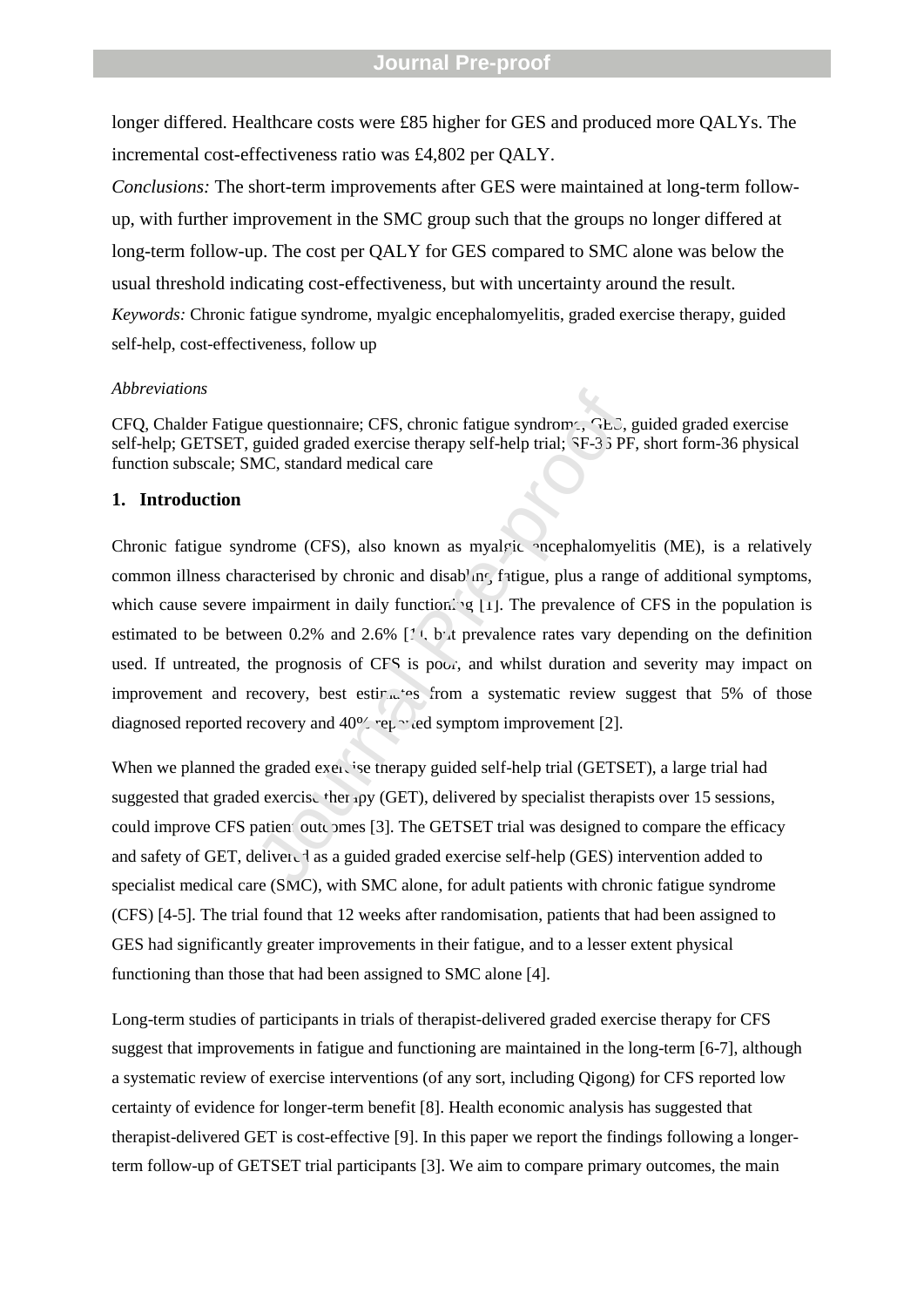secondary outcome, and health economic outcomes of participants both within and between the two randomised intervention groups, one year after randomisation.

### **2. Methods**

### *2.1. The GETSET Trial*

The GETSET trial protocol and main results have been published previously, and describe the trial methods, including details of the interventions (guided graded exercise self-help (GES) added to specialist medical care (SMC) and SMC alone) [3-4]. The GETSET trial was a pragmatic two-arm, randomised controlled trial undertaken at two UK National Health Service (NHS) secondary care clinics for CFS in London and Kent. The trial tested a guided graded exercise self-help intervention (GES) for adult patients meeting NICE criteria for chronic fatigue syndrome (CFS)  $[10]$ . We collected, and therefore report, information on Oxford and Centers for Disease Control and Prevention (CDC) criteria [11-12] for reasons of generalisation. Between  $\text{May } 5, 2012$  and Dec 24, 2014 a total of 211 participants were recruited and randomly allocated to  $\cdot$  ustandardised SMC alone or SMC plus GES. Participants in the SMC group remained on a waiting list for therapy whilst GES participants were given a self-help booklet [13] describing a manualis  $d \mid 1/4$  six step programme of graded exercise self-management, and offered up to four sessions of Skype™ or telephone guidance (the first could be face-to face), totalling 90 minutes over 8 weeks, from a physiotherapist. The primary outcome measures of the trial were fatigue ( $C^{CT}$ ) and physical functioning (SF-36 PF), measured 12 weeks after randomisation using self-report scales described below [15-16]. ants meeting NICE criteria for chronic fatigue sy.  $\cdot$  rome<br>ore report, information on Oxford and Centers  $\cdot$  or  $\cdot$  sisear.<br>2] for reasons of generalisation. Between  $\text{Vay } ^tS$ , 2012<br>vere recruited and randomly alloc

As is detailed in our main trial paper  $[3]$  the original protocol had only one primary outcome measure, the SF-36 PF. However, when a significant minority of participants scored close to the mean of the general population (i.e., normal  $\gamma$ hysical function) at randomisation despite reductions in functioning in other domains, such as mental  $\sim$  social activity levels, we decided to also include fatigue, using the  $CFO$ , as a co-primary  $C$  to  $C$  This decision was approved by the Research Ethics Committee, the Data Monitoring and Ethics Committee, and the Trial Steering Committee and was made mid-way through trial recruitment (on June 20, 2013, after recruitment of 99 [47%] patients), before any outcome data had been examined.

Ethical approval for the trial and follow up study was given by the UK National Research Ethics Service Committee London – London Bridge (reference 11/LO/1572). Written consent to be contacted for the follow up was obtained in the consent form signed by participants at the time of the original trial recruitment.

#### *2.2. Long-term follow-up*

Postal questionnaires were sent to participants at least one year after the date they were randomised, with one further postal questionnaire being sent to non-responders. Those who still did not respond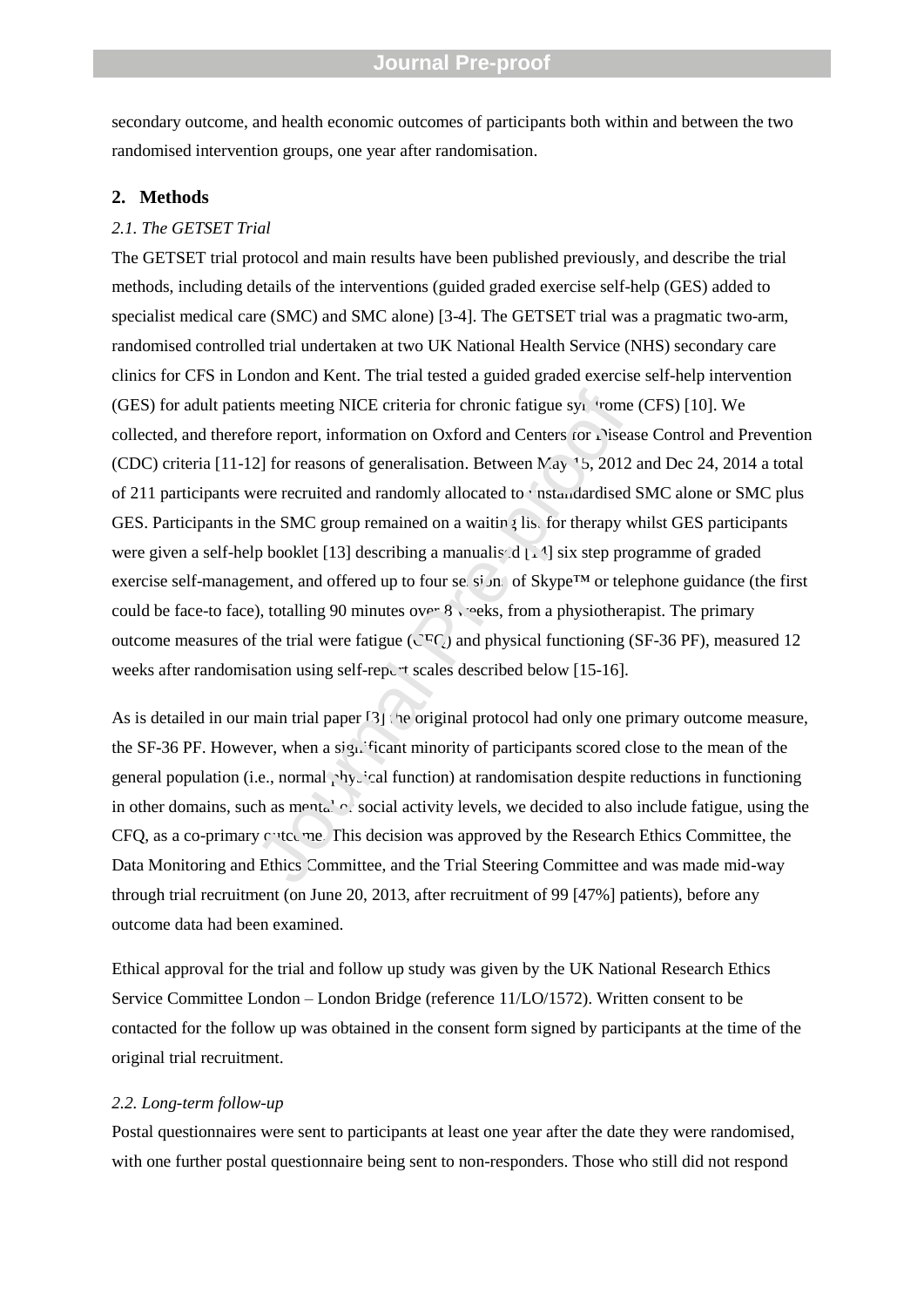were contacted by telephone or e-mail as described in the protocol for the main trial [4]. The followup questionnaires included: the primary outcomes of both fatigue severity using the Chalder fatigue questionnaire (CFQ) [15] and physical functioning using the SF-36 physical functioning subscale (SF-36 PF) [16]; the main secondary outcomes of perceived change in overall health (CGI-health) and CFS (CGI-CFS), using the Clinical Global Impression (CGI) change score [17], since this also provides a measure of deterioration; the cost-effectiveness outcomes of perceived quality of life using the EQ-5D-3L (EQ-5D), which includes five domains (mobility, self-care, usual activities, pain and discomfort, and anxiety and depression), each of which is scored as 1, 2 or 3 depending on the severity of problems [18], and service use and informal care using an adapted version of the Client Services Receipt Inventory (CSRI) [19].

The questionnaire items and administration were identical to those used in the main part of the trial, except that during the trial some participant questionnaires were  $\hat{h}$  and  $\hat{h}$  and  $\hat{h}$  by participants at their assessment visit and for this follow-up they were all self-rate $\alpha$  at  $\alpha$  and returned by post. We chose to economically evaluate the intervention at one year, rather than at 12 weeks, as it was felt that 12 weeks was not a long enough period to establish cost-effectiveness.

#### *2.3 Statistical methods*

#### *Primary outcomes*

As was pre-specified in the protocol [4], missing information at the 12 week and one year follow-ups was pro-rated for patients who had less than 20% missing information on a scale. Descriptive statistics were used to summarise primary outcomes, using means and standard deviations  $(SDs)$ , medians and interquartile ranges (ICRs) or frequencies and proportions, as appropriate. We constructed profile plots for CFQ and SF-36 PF to represent scores at baseline, 12 weeks and one year broken down by study arm. ETHET THE STATE THE UNIVER THE THE STATE THAND HERE IN SURVEY THE STATE THE STATE THE STATE THE STATE THE STATE THE PROPORTION OF THE PROOF THE PROOF THE PROOF THE PROOF THE PROOF THE PROOF OF CHECAL THE PROOF OF CHECAL T

Differences between study arm. on CFQ and SF-36 PF were explored using mixed-effects regression models with robust standard errors. We used patients as the cluster, and random slopes and intercepts to account for repeated measures at 12 weeks and one year. As in the main trial analysis [3], we used a Bonferroni adjustment to account for having two primary outcomes (significance at p< 0.025).

We regressed each outcome on the intervention arm (GES versus SMC), time (12 weeks versus one year) and an interaction term between arm and time (arm\*time) and these effects were tested using ANOVA-style tests. As in the main analysis of the trial [3] we adjusted the model for stratifiers and baseline scores as failing to do so has been found to lead to biased results [20].

Moreover, the analyses were adjusted for covariates associated with the outcome and missing data, based on evidence that shows that failing to do so may lead to biased results in complete case analysis [21, 22]. Relevant variables were identified by exploring the association between outcomes and baseline characteristics as well the association between missing status (yes/no) and baseline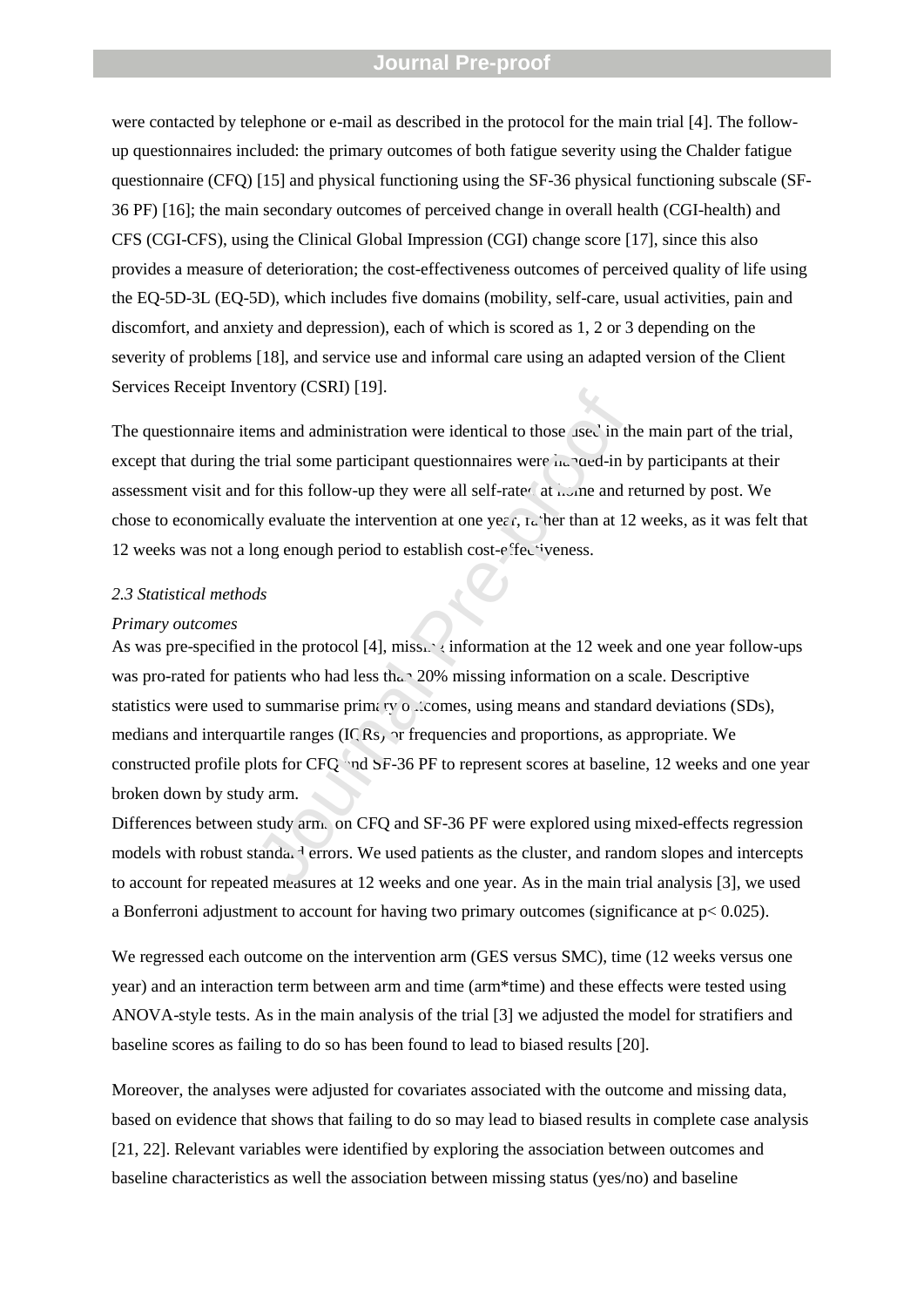characteristics, using t-test, chi-square test and correlations. The following variables were therefore included in our models: education level, days from randomisation (log transformed), International Physical Activity Questionnaire (IPAQ) baseline scores [23], and the Oxford criteria for CFS [11].

To assess differences between arms on CGI scores on CFS and overall health, we compared the rate of participants reporting an improvement between 12 weeks and long-term follow-up (CGI scores of 1 or 2 corresponding to "very much" or "much" better) compared to those who reported either no change or deterioration (scores of 3-7; i.e. positive change) at one year. We also compared the frequency of participants reporting a deterioration between 12 weeks and long-term follow-up (CGI scores of 6 or 7 corresponding to "much worse" or "very much worse") compared to those who reported either no change or an improvement (scores of 1 through  $5$ ;  $\therefore$  e. negative change). To do so, we used a binary logistic regression with positive/negative change regressed onto intervention arm and adjusted for change score at 12 week follow-up.

All analyses were adjusted using the study stratification variables (high depression score, high SF-36 PF score, and recruitment centre) [3] and covariates associated with missing outcome information as described above. In the analyses the SMC-alone arm was the reference category so that results are for the GES arm in relation to the SMC arm. For the  $\rm r.in.$   $\rm \cdot r$  outcomes we also undertook sensitivity analyses in which we adjusted only for a) str differently is and b) stratifiers and baseline scores. In our sensitivity analyses, we adjusted the analysis to  $\sim$  count for the number of service therapy sessions attended after randomisation. This variable was positively skewed and could not be successfully transformed; thus, we categorised it using quartiles. Analyses were conducted using Stata 15. ange or an improvement (scores of 1 through 5;  $\therefore$  negatistic regression with positive/negative change 'egi, ssed<br>ge score at 12 week follow-up.<br>justed using the study stratification variab, s (high deprement centre) [3

#### *Cost-effectiveness analyses*

The cost-effectiveness analyses to  $k$  an NHS/social care perspective and combined costs with qualityadjusted life years ( $QALYs$ ). In secondary analyses, the costs of unpaid care from family/friends was also considered. The time horizon for the analyses was the one year follow-up period. Using the five domains of the EQ-5D, 243 different health states were used to derive a utility weight, anchored by 1 representing full health and 0 representing death [24]. These utility scores were used to generate QALYs using area under the curve methods [25]. QALYs were compared between the two groups using a regression model with baseline utility controlled for.

The cost of the intervention was based on the GES physiotherapist time spent in contact with the participant. Given the training and supervision required, we based the unit cost of these clinicians on the cost used in the PACE trial [5] which, inflated to 2015/16 prices, was £113 per hour. Other service use was measured with the Client Service Receipt Inventory (CSRI) [19]. This included primary care, secondary care and social care services used in the 12 weeks prior to each of the data collection points: baseline, 12 week and one year follow-up. Participants were asked whether they had used a specific service and if so how often and (where appropriate) for how long. These data were combined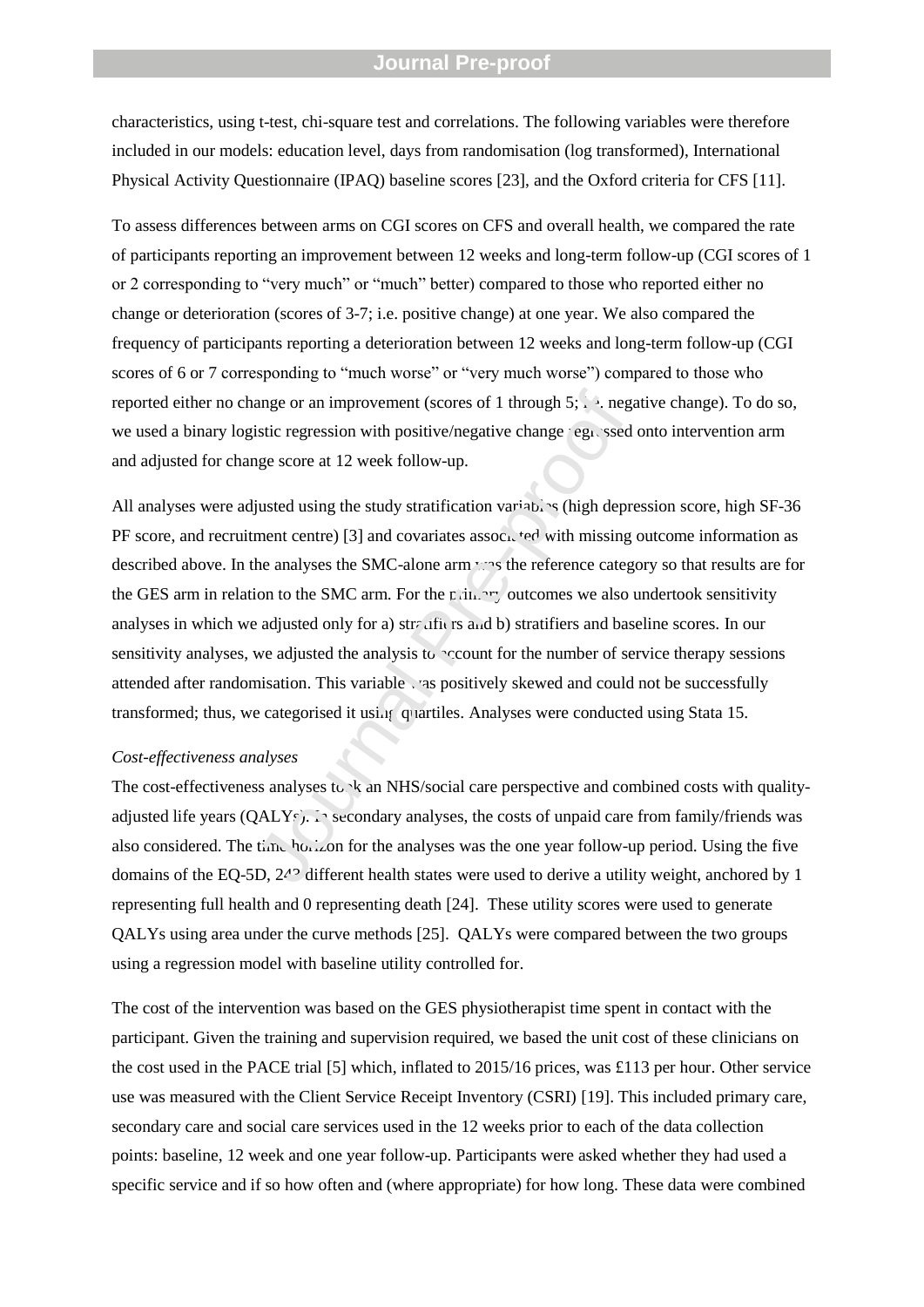with appropriate unit cost information from the University of Kent and Department of Health (NHS reference cost PSSRU) [26]. Informal care costs were calculated by combining data on the number of care hours received per week with average hourly wages, multiplied by 12. Given that costs were not directly measured for the period between 12 week follow-up and 12 weeks before the one year follow-up, we extrapolated for this period on the basis of costs data that were available, excluding intervention costs which were assumed to be confined to the first 12 week trial period. Costs were compared between the two groups with baseline costs controlled for. A boot-strapped regression model was used due to the likely skewed cost distribution and 95% confidence intervals generated using the percentile method.

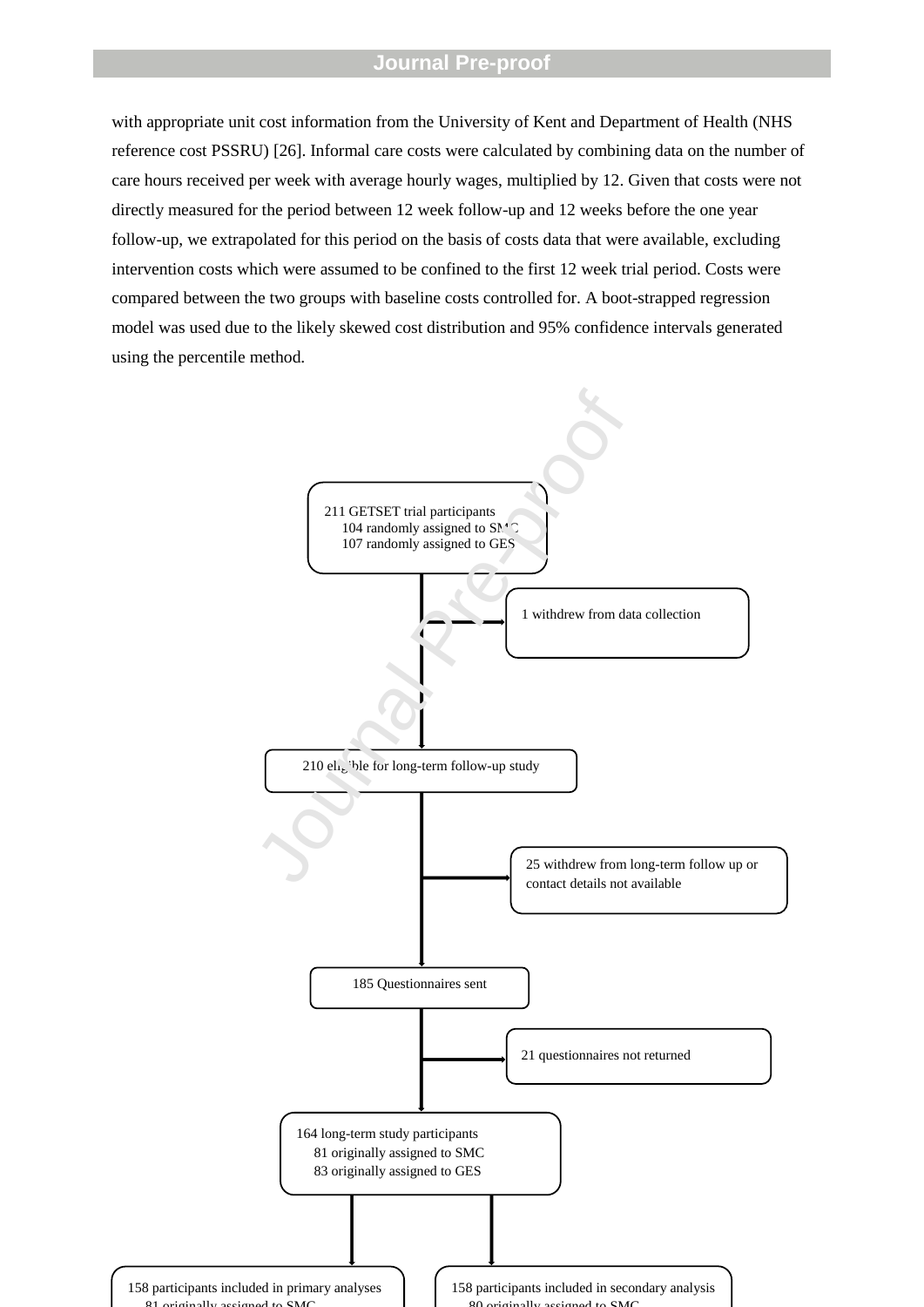**Figure 1:** Long-term follow up study profile

The QALY and cost differences derived from the regression models were entered into the costeffectiveness analyses. If GES resulted in lower (higher) costs and more (fewer) QALYs than usual care, then it would be 'dominant' ('dominated'). If GES h id h. zher (lower) costs and resulted in more (fewer) QALYs then it would be a value judgement as to whether the extra (reduced) costs are justified in order to obtain more (fewer) QALYs. To  $\text{ir.o. m}$  this judgement an incremental costeffectiveness ratio was used; this was the incremental cost divided by the incremental QALY gain. In England, NICE favours interventions with an  $\cdot$  remental cost per QALY of below £20,000. To address uncertainty in the results we plotted 1,000 cost and QALY differences obtained from bootstrapped resamples on a cost-effectiven  $\mathfrak{ss}$ , lane. This allowed us to estimate the probability that GES results in higher costs and more QALYs, lower costs and more QALYs, lower costs and fewer QALYs, or higher costs and fewer  $Q_A$ . Ys than usual care. The probability that GES is more costeffective than SMC alone was assessed using a cost-effectiveness acceptability curve where the extra QALYs gained were multiplied by different threshold values for a QALY (a range of £0 to £40,000 in steps of £5000), with  $\cos x$  then subtracted. This was done for the 1,000 boot-strapped sample and the proportion of these that  $w \leq c$  above zero gave us the required probability for that threshold value. differences derived from the regression mc and were energy ass. If GES resulted in lower (higher) cost and more (few it would be a value judgement as to vhet he extra (to be a value in the angulary of the extra (to be a v

As with many studies, the sample size was determined by power calculations to show significant differences in clinical outcome measures rather than differences in cost-effectiveness.

### **3. Results**

We obtained consent from all 211 trial participants to contact them for a long-term follow-up assessment; this was obtained at the time of randomisation into the GETSET trial, (Figure 1). We were unable to confirm current contact details for 25 (12%) trial participants, and one  $\langle$ <1%) participant subsequently withdrew their consent for further data collection. We therefore sent questionnaires to 185 of the original trial participants. Between January 27, 2014 and March 10, 2016, we received 164 usable questionnaires which is 78% of the full cohort and 89% of participants who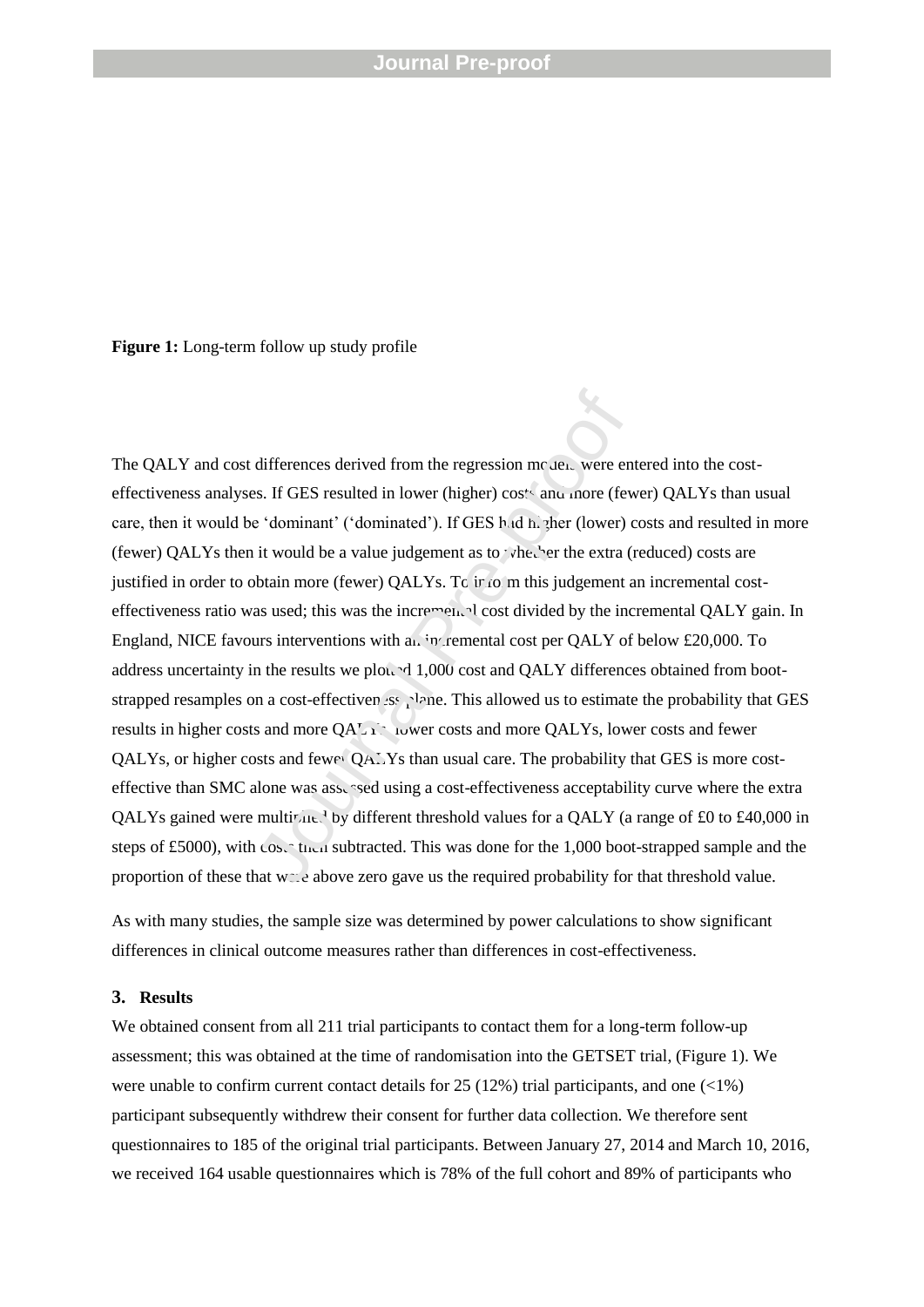were sent questionnaires. Analyses were restricted to participants with complete information on baseline and both the short- and long-term follow-up for the primary ( $n = 158$ ; GES = 77 vs. SMC = 81) and secondary ( $n = 158$ ; GES = 78 vs. SMC = 80) outcomes. A similar proportion of participants returned questionnaires in each of the randomised groups ( $p = 1.0$ ) and in each recruitment centre ( $p =$ 0.74). The median time from randomisation to long-term follow-up was 15 months (IQR 13-19) with a range of 11 to 36 months.

The baseline characteristics were similar between participants who did and did not take part in this follow-up (Table 1). Within the long-term follow-up study sample, baseline characteristics of the randomised intervention groups were similar, apart from for the number of minutes of physical activity undertaken (Appendix; Table A), which was significantly higher in those allocated to SMC, a finding that was already present between groups at baseline [3].

| activity undertaken (Appendix; Table A), which was significantly higher in those allocated to SMC, a                   |                                       |                      |            |  |  |  |
|------------------------------------------------------------------------------------------------------------------------|---------------------------------------|----------------------|------------|--|--|--|
| finding that was already present between groups at baseline [3].                                                       |                                       |                      |            |  |  |  |
|                                                                                                                        |                                       |                      |            |  |  |  |
| Most (91%; 149 of 164) of the long-term follow-up study partic pan's reported receiving a service                      |                                       |                      |            |  |  |  |
| therapy in their respective centre after their final 12 week outcome assessment. The number of                         |                                       |                      |            |  |  |  |
| participants who received at least one session of therapy was similar between the original randomised                  |                                       |                      |            |  |  |  |
|                                                                                                                        |                                       |                      |            |  |  |  |
| Table 1: Baseline characteristics of GETSET trial p r <sup><i>i</i></sup> .ci bants who did and did not participate in |                                       |                      |            |  |  |  |
| the follow-up                                                                                                          |                                       |                      |            |  |  |  |
|                                                                                                                        | '.'ar' cipated<br>Did not participate |                      | $p$ value* |  |  |  |
|                                                                                                                        | $(n - 164)$                           | $(n = 47)$           |            |  |  |  |
| Age (years) median (IQR)                                                                                               | $38(30-48)$                           | $35(26-45)$          | 0.12       |  |  |  |
| Female                                                                                                                 | 127 (77%)                             | 40 (85%)             | 0.25       |  |  |  |
| White                                                                                                                  | 147 (90%)                             | 41 (87%)             | 0.64       |  |  |  |
| CDC criteria                                                                                                           | 120 (73%)                             | 30(64%)              | 0.21       |  |  |  |
| Oxford Criteria                                                                                                        | 137 (84%)                             | 33 (70%)             | 0.04       |  |  |  |
| Duration of illness                                                                                                    | 42.0 $(24.5 \text{ to } 95.4)$        | 54.0 (23.4 to 148.6) | 0.33       |  |  |  |
| Physical activity (min per w $\text{ek}$ )**                                                                           | 152.5 (60.0 to 540.0)                 | 155 (25.0 to 235.0)  | 0.11       |  |  |  |

Data are mean (SD), n(%), or median (IQR). CDC = US Centers for Disease Control and Prevention \* Chi-Squared test (categorical variables), independent *t* test (continuous variables, or Mann-Whitney *U* test; p-value for difference between groups. \*\* Data for this physical activity (min per week) were available for 206 participants (participated = 162 and

did not participate  $= 46$ ).

groups (GES = 75 [90%] of 83; SMC = 74 [91%] of 81;  $p = 0.82$ ). A minority of participants in each of the original randomised groups received what has previously been defined as "adequate" therapy (10 sessions or more) [27]. There was no significant difference between the groups in the proportions receiving at least this number of therapy sessions (GES = 19 [23%] of 83; SMC = 27 [33%] of 81;  $p =$ 0.14).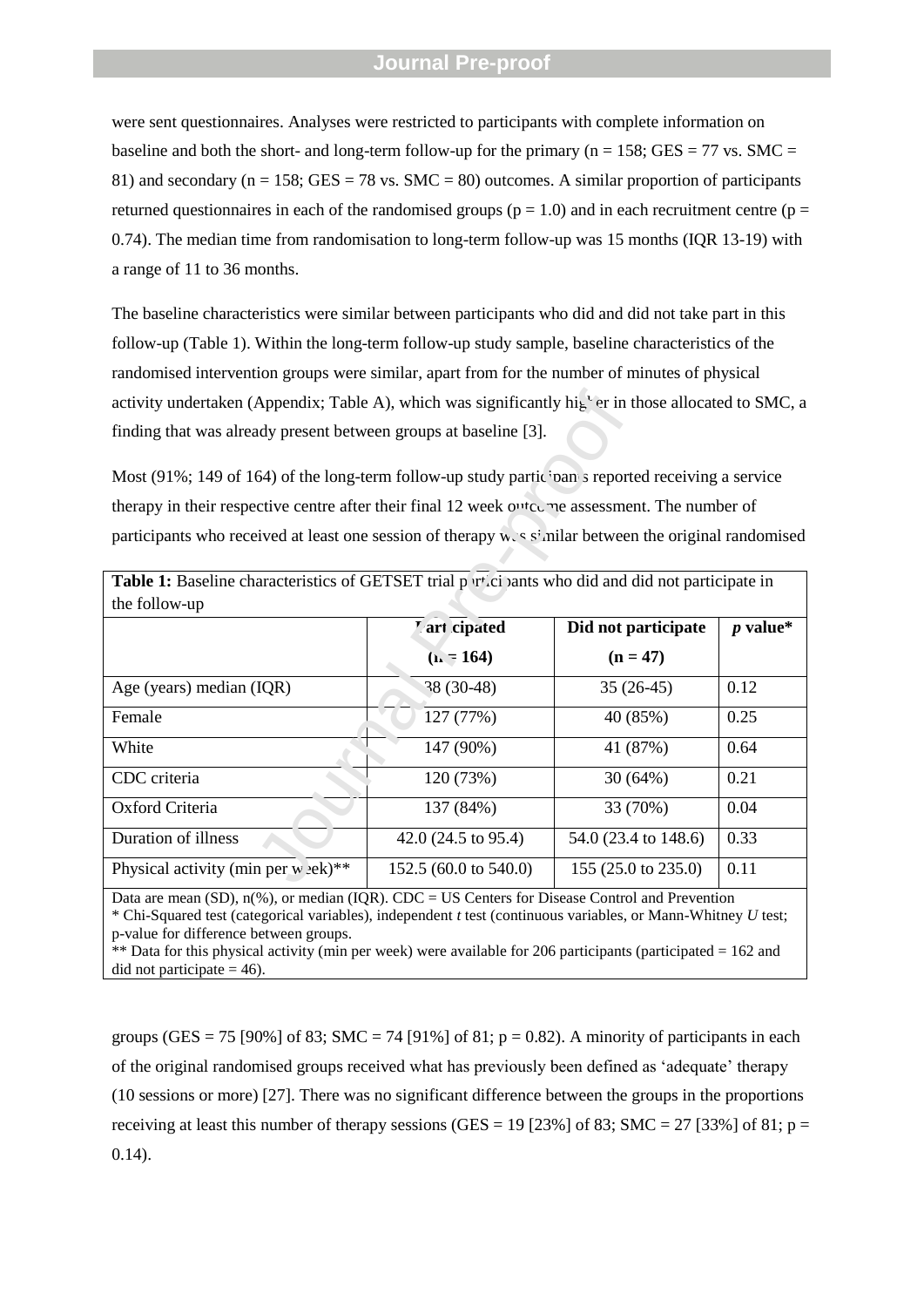A number of variables were found to be associated with the outcomes and their missingness: education level, Oxford CFS classification, days to randomisation and activity level measured by the IPAQ. The latter also captures differences in activity measured in minutes observed between participants in the two study arms at baseline (median (IQR): GES =  $150$  (60-420) vs. SMC =  $202.5$ (65- 690.5). Indeed, IPAQ activity levels and physical activity (minutes) were highly correlated (polychoric rho =  $0.88$ , se =  $0.02$ ).

Results showed no main effect (allowing for Bonferroni correction) of the intervention arm on fatigue  $\text{(chi}^2(1) = 4.8, \, \text{p} = 0.03; \, \text{marginal mean differences: } 2.2, \, 95\% \text{CIs: } 0.2-4.1 \text{)} \, \text{or } \text{functioning } \text{(chi}^2(1) = 0.03; \, \text{marginal mean differences: } 2.2, \, 95\% \text{CIs: } 0.2-4.1 \text{)} \, \text{or } \text{functioning } \text{(chi}^2(1) = 0.03; \, \text{marginal mean differences: } 0.2, \, 95\% \text{CIs: } 0.2-4.1 \text{)} \$ 1.3, p = 0.25; marginal mean difference: -3.5, 95%CI: -9.5- 2.5). Results did not change when adjusting for number of post-trial therapy sessions attended (CFQ:  $ch^{-2}(1) = 3.8$ , p = 0.052; SF-36 PF:  $chi^2(1) = 1.1$ , p = 0.30). We also ran unadjusted analyses, and found that the marginal mean difference was weakened but aligned with the one observed in the primary  $\ldots$  'ysis and their CIs overlap (see Appendix 1, Table B).

| adjusting for number of post-trial therapy sessions attended (CFQ: $ch^2(1) = 3.8$ , p = 0.052; SF-36 PF                                                                                                                                                                                                                                                         |                     |                |                             |
|------------------------------------------------------------------------------------------------------------------------------------------------------------------------------------------------------------------------------------------------------------------------------------------------------------------------------------------------------------------|---------------------|----------------|-----------------------------|
| $chi^2(1) = 1.1$ , p = 0.30). We also ran unadjusted analyses, and found that the marginal mean difference                                                                                                                                                                                                                                                       |                     |                |                             |
| was weakened but aligned with the one observed in the primary and ysis and their CIs overlap (see                                                                                                                                                                                                                                                                |                     |                |                             |
| Appendix 1, Table B).                                                                                                                                                                                                                                                                                                                                            |                     |                |                             |
|                                                                                                                                                                                                                                                                                                                                                                  |                     |                |                             |
| Table 2: Outcomes by original intervention assignments                                                                                                                                                                                                                                                                                                           |                     |                |                             |
|                                                                                                                                                                                                                                                                                                                                                                  |                     |                | Difference between          |
|                                                                                                                                                                                                                                                                                                                                                                  | GES ( $n = 77$ )    | SMC $(n = 81)$ | arms                        |
| Fatigue (CFQ)                                                                                                                                                                                                                                                                                                                                                    |                     |                |                             |
| Mean score (SD) at baseline                                                                                                                                                                                                                                                                                                                                      | $26.0 \times 5$     | 25.6(4.7)      | $0.43$ (-1.0 to 1.9)        |
| Mean score (SD) at 12 weeks                                                                                                                                                                                                                                                                                                                                      | 29.2(7.4)           | 22.3(7.0)      | $-3.1$ ( $-5.3$ to $-0.8$ ) |
| Mean score (SD) at long-term follow-up                                                                                                                                                                                                                                                                                                                           | $\geq$ $^{0}$ (8.3) | 18.9(7.9)      | $0.2$ (-2.4 to 2.7)         |
| <b>Physical functioning (SF-36 PF)</b>                                                                                                                                                                                                                                                                                                                           |                     |                |                             |
| Mean score (SD) at baseline                                                                                                                                                                                                                                                                                                                                      | 50.1(21.9)          | 53.4 (22.6)    | $-3.3$ ( $-10.3$ to 3.7)    |
| Mean score (SD) at 12 weeks                                                                                                                                                                                                                                                                                                                                      | 55.6 (24.3)         | 53.6(26.3)     | $-1.9$ ( $-6.0$ to 9.9)     |
| Mean score (SD) at long-term $\mathcal{L}^{(1)}$ ow-up                                                                                                                                                                                                                                                                                                           | 58.2 (29.6)         | 60.4(26.2)     | $-2.2$ ( $-11.0$ to 6.6)    |
| Data as mean (SD), or median efference (95%CI). Lower scores are better for fatigue, higher scores are better for<br>physical functioning. Differences 1 unadjusted mean between-group differences are obtained from independent t-tests<br>comparing GES and SMC $CFA - Chaldar Editiona$ questionnaire $SE-36$ $DF - short$ form 36 physical function subscale |                     |                |                             |

Data as mean (SD), or median difference (95%CI). Lower scores are better for fatigue, higher scores are better for physical functioning. Differences in unadjusted mean between-group differences are obtained from independent t-tests comparing GES and SMC. CFQ = Chalder Fatigue questionnaire. SF-36 PF = short form-36 physical function subscale.  $SMC$  = specialist medical care alone.  $GES$  = guided graded exercise self-help.

There was a main effect of time on functioning  $\text{(chi}^2(1) = 7.3, \text{p} = 0.007)$ , indicating an overall increase in functioning scores between short-term and long-term follow up. There was also a significant effect of time on fatigue (chi<sup>2</sup>(1) = 6.3, p = 0.001). Figure 2 indicates an overall decrease in fatigue between short-term and long-term follow-up. Results did not change when further adjusting for number of post-trial therapy sessions attended (CFQ:  $\text{chi}^2(1) = 6.3$ , p = 0.001; SF-36 PF: $\text{chi}^2(1) =$ 7.3,  $p = 0.007$ ).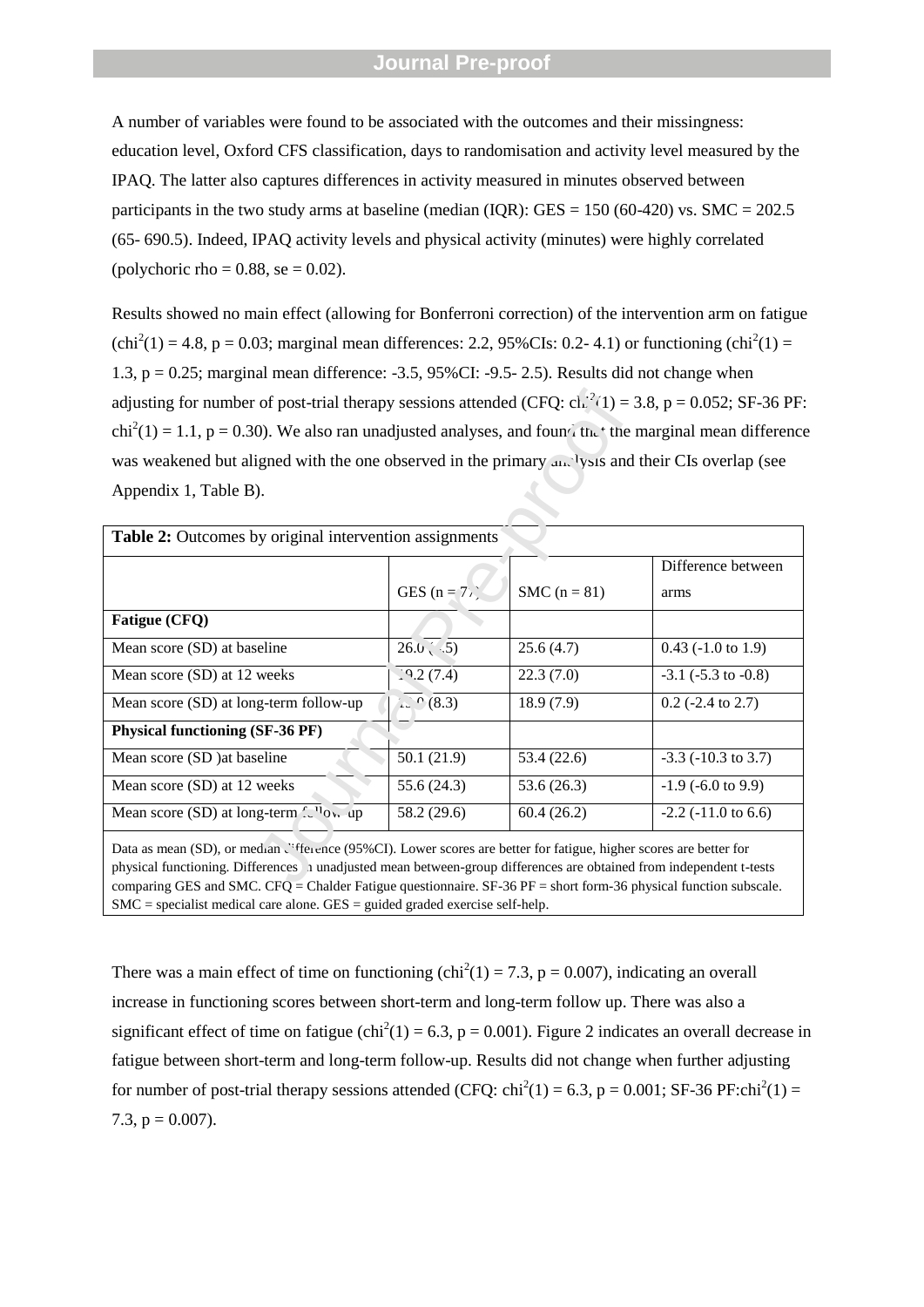**Figure 2.** Unadjusted mean scores on (a) fatigue and (b) physic  $\mu$  functioning by intervention group for participants with complete information (n = 158). GES= g id  $\sim d$  graded exercise self-help. SMC=specialist medical care alone.



(b)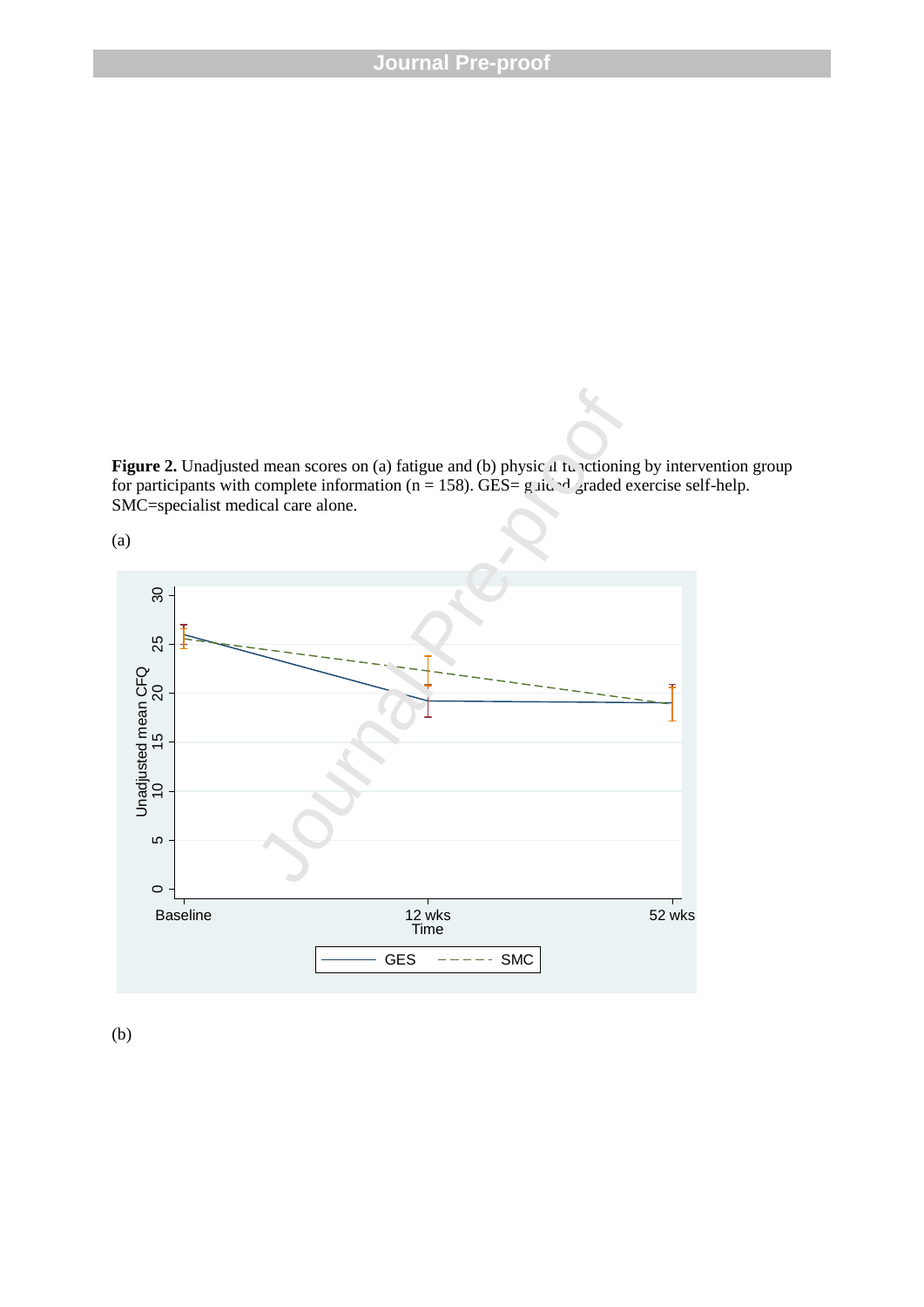

The arm\*time interaction on CFQ was just significant at our adjusted alpha level (chi<sup>2</sup>(1) = 5.0, p = 0.0247), which indicates that scores over time were moderated by intervention arm. Figure 2 suggests that improvements in fatigue were sustained oetveen short and long term follow up for participants in the GES arm while those in SMC showed a reduction in fatigue between short and long term follow up (Figure 2 and Table 2).

The intervention arm\*time interaction was not significant for SF-36 PF (chi<sup>2</sup>(1) = 1.4, p = 0.23), which indicates that scores over time were not moderated by intervention arm (Figure 2). In our sensitivity analysis, we adjusted the model to account for the number of therapy sessions attended during the 15 months following randomisation, this adjustment did not change the results (CFQ: chi<sup>2</sup>(1) = 5.0, p=0.0247; S<sup>7</sup>-30 PF: chi<sup>2</sup>(1) = 1.4, p = 0.23).

The proportion of participants reporting a positive change in both overall health (CGI-health) and CFS (CGI-CFS) increased significantly from 12 weeks to long-term follow-up in both groups (see Table 3). The logistic regression showed there was no main effect of intervention arm on difference in positive change on the CGI-health scale ( $OR = 1.0$ , 95%CI: 0.4 to 2.3, p = .98) or CGI-CFS scale (OR  $= 1.0$ , 95%CI: 0.4 to 2.4, p = 0.95). Indeed, the proportion of participants with a positive change at long-term follow-up did not differ between arms for CGI-Health (GES = 23; 30% vs SMC = 19; 24%) or CGI-CFS (GES = 20; 26% vs. SMC: 17; 21%; Table 3). Results did not change after adjusting for the number of post-trial therapy sessions attended (CGI-CFS:  $OR = 1.1$ , 95%CI: 0.5 to 2.7, p = 0.83; CGI-Health: OR = 1.1, 95% CI: 0.5 to 2.7,  $p = 0.78$ ).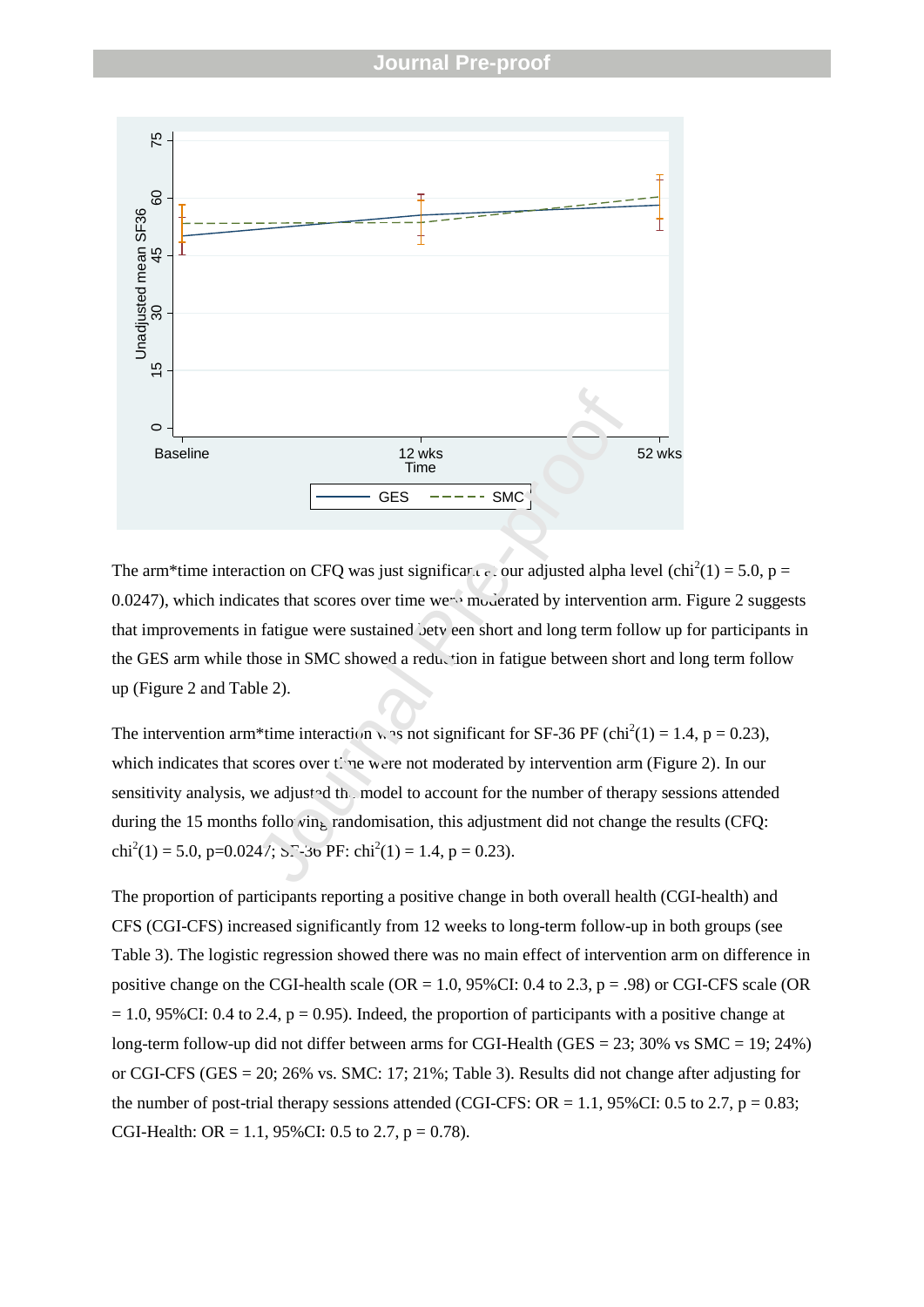| Table 3: Within-group comparisons of long-term CGI-He. <sup>1</sup> th and CGI-CFS follow-up with final |                 |                   |
|---------------------------------------------------------------------------------------------------------|-----------------|-------------------|
| trial outcome                                                                                           |                 |                   |
| Change in perceived health (CGI-Health)                                                                 | $GES (n = 78)$  | $SMC (n = 80)$    |
| 12 weeks                                                                                                |                 |                   |
| Positive change n (%)                                                                                   | 13(17)          | 5(6)              |
| No change                                                                                               | 64(82)          | 70 (88)           |
| Negative change                                                                                         | 1(1)            | 5(6)              |
| $Long-term n$                                                                                           |                 |                   |
| Positive change n (%)                                                                                   | 23(30)          | 19(24)            |
| No change                                                                                               | 48 (62)         | 56 (70)           |
| Negative change                                                                                         | 7(9)            | 5(6)              |
| Comparison                                                                                              |                 |                   |
| Difference in positive change <sup>*</sup>                                                              | 5.0, $p = 0.03$ | 12.3, $p = 0.001$ |
| Difference in negative change <sup>*</sup>                                                              | 4.5, $p = 0.03$ | $0, p = 1.0$      |
|                                                                                                         |                 |                   |
| Change in perceived CFS (CGI CFS)                                                                       | $GES (n = 78)$  | $SMC (n = 80)$    |
| 12 weeks                                                                                                |                 |                   |
| Positive change n (%)                                                                                   | 10(13)          | 6(8)              |
| No change                                                                                               | 68 (87)         | 70 (88)           |
| Negative change                                                                                         | 0(0)            | 4(9)              |
| Long-term                                                                                               |                 |                   |
| Positive change $n$ (%)                                                                                 | 20(26)          | 17(21)            |
| No change                                                                                               | 54 (69)         | 57(71)            |
| Negative change                                                                                         | 4(5)            | 6(8)              |
| Comparison                                                                                              |                 |                   |
| Difference in positive change*                                                                          | 6.3, $p=0.01$   | $7.1, p=0.01$     |
| Difference in negative change*                                                                          | 4.0, $p = 0.05$ | $0.5, p = 0.48$   |
| $\wedge$ McNemar's Chi square test: $*$ All differences between 12 week outcome and long-term follow-up |                 |                   |

^ McNemar"s Chi square test; \* All differences between 12 week outcome and long-term follow-up. Difference in proportions with positive change and 95% confidence intervals for change in perceived health as compared to baseline.

Positive change was defined as' very much better' or 'much better'. No change was defined as 'a little better', 'no change', or 'a little worse'. Negative change was defined as 'much worse' or 'very much worse'. p-values for patient rated clinical global impression from McNemar test.

SMC = specialist medical care alone, GES = guided graded exercise self-help. CI = confidence interval.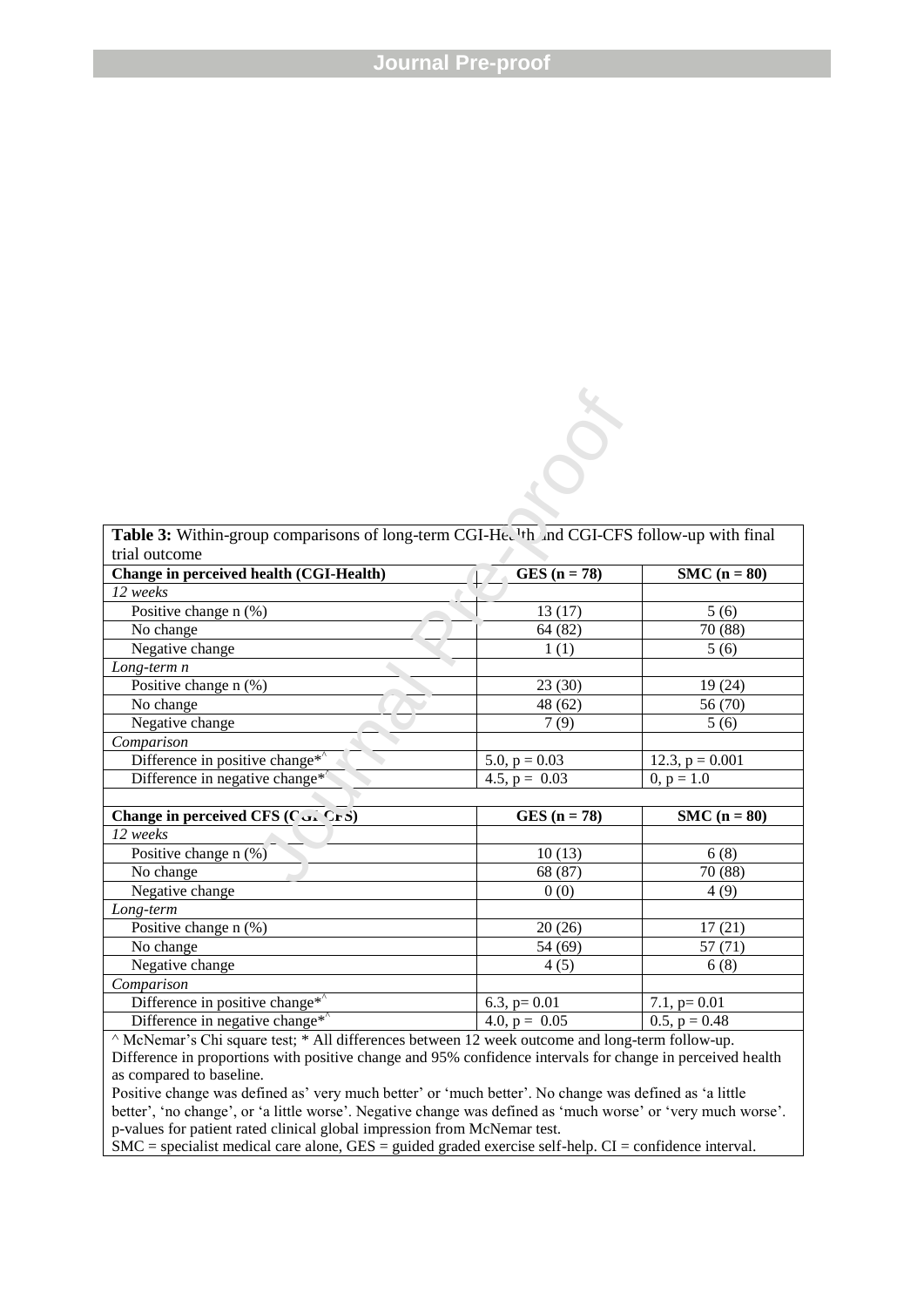There was no main effect of intervention arm on difference in negative change in the CGI-Health scale (GES:  $n = 7$ ; 9% vs SMC 5; 6%; OR: 2.1, 95%CIs: 0.5 to 8.6,  $p = 0.29$ ) or CGI-CFS (GES: 4; 5% vs. SMC: 6; 8%; OR: 0.8, 95%CIs: 0.2 to 3.5,  $p = 0.80$ ). The proportion of participants reporting a negative change increased from 12 week to long-term follow-up in the GES group for both CGIhealth (n = 1;1% to n = 7; 9%; McNemar's chi<sup>2</sup>(1) = 4.5; p = 0.03) and CGI-CFS (n = 0; 0% to n = 4; 5%; McNemar's chi<sup>2</sup>(1) = 4.0; p = 0.05) (Table 3). Results did not change after adjusting for the number of post-trial therapy sessions attended (CGI-CFS: OR =  $0.9$ ,  $95\%$  CI:  $0.2$  to  $3.7$ ,  $p = 0.84$ ; CGI-Health: OR = 1.9, 95% CI: 0.4 to 7.9,  $p = 0.40$ ).

#### *Cost-effectiveness*

Service use at baseline was similar between the two groups (Apper dix 1, Table C). Around threequarters of each group had GP contacts and half had contacts with  $\chi$  her doctors. About one-fifth had contacts with complementary healthcare services. Total healthcare costs were just under £400 in each group over the previous three months. The level of informal care was high and for those who received this, the average was over ten hours per week. By the  $12 \times$  ees follow-up there was a slight decline in GP and other doctor use in both groups. Almost all  $\epsilon f$  and  $\epsilon f$  are GES group received the intervention and did so for a mean of 86 minutes (sd = 17.7). In the 12 weeks prior to long-term follow-up there was little change in GP or other doctor use compared to the 12 weeks after randomisation. Use of other healthcare professionals was somewhat higher in the SMC alone group at long-term follow-up. There were few other differences of note between the groups. Informal care declined from 12 weeks to longterm follow-up in both groups but  $w_{48}$ . the received by most participants. are was similar between the two groups (Apper dix ...) Tall<br>p had GP contacts and half had contacts win citer doct<br>ementary healthcare services. Total healt<sup>4</sup> care costs were<br>ous three months. The level of informal care

The average service costs were relatively high for GPs, other doctors and psychologists at all time points. Inpatient costs were very  $\sqrt{ }$  riable (Table 4). Total health and social care costs at baseline were very similar between the two groups. At both follow-up points the total healthcare costs were highest for the GES group. At  $12$  weeks follow-up this was due to the trial intervention and at long-term follow-up it was largely  $d \cdot \lambda$  to inpatient costs, even though this only pertained to a small number of participants (as can be seen from Table 3). Over the long-term follow-up period, the mean costs were £1,552 for GES and £1,524 for SMC alone. Adjusting for baseline and focusing only on those with QALYs recorded, showed that GES had costs that were on average higher by £85 (bootstrapped 95% CI, -£303 to £542).

| <b>Table 4.</b> Mean (SD) service costs by trial arm and time point*. |                 |            |                       |            |                     |            |
|-----------------------------------------------------------------------|-----------------|------------|-----------------------|------------|---------------------|------------|
|                                                                       | <b>Baseline</b> |            | 12 week follow-up     |            | Long-term follow-up |            |
|                                                                       | GES             | <b>SMC</b> | <b>GES</b>            | <b>SMC</b> | <b>GES</b>          | <b>SMC</b> |
| Intervention                                                          | 0(0)            | 0(0)       | 158 (40) <sup>a</sup> | 0(0)       | 0(0)                | 0(0)       |
| <b>GP</b>                                                             | 53 (46)         | 60(50)     | 44 (45)               | 44 (42)    | 39(46)              | 49 (50)    |
| Other doctor                                                          | 95 (120)        | 96 (129)   | 85 (139)              | 87 (122)   | 74 (123)            | 68 (106)   |
| Other healthcare professional                                         | 17 (38)         | 24(46)     | 15(35)                | 17(40)     | 17 (35)             | 39 (83)    |
| <b>Nurse</b>                                                          | 9(23)           | 10(25)     | 9(23)                 | 6(16)      | (32)                | 13 (33)    |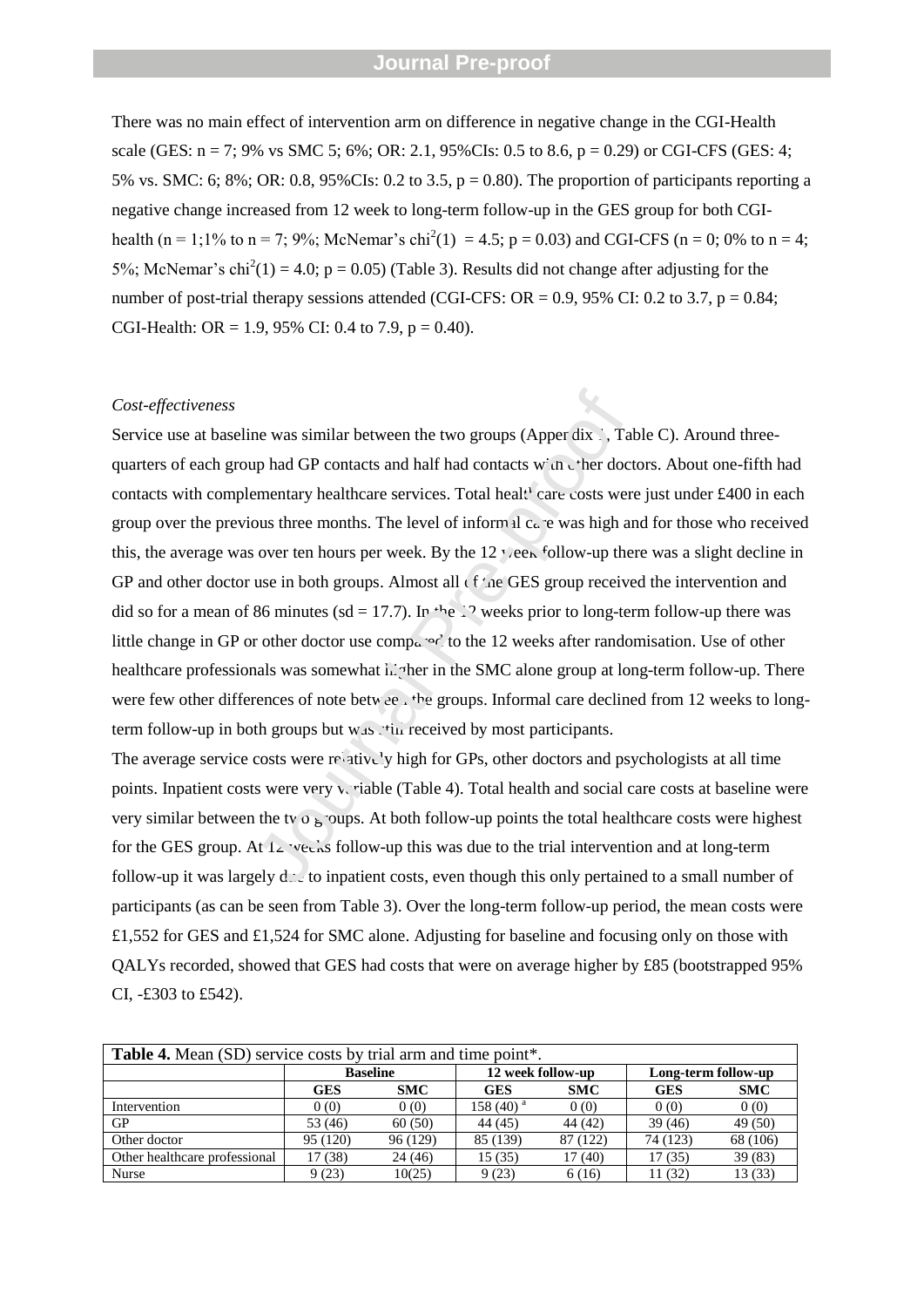| Complementary healthcare     | 32 (99)     | 24 (64)     | 34 (92)     | 34 (70)     | 47 (126)    | 27(66)      |
|------------------------------|-------------|-------------|-------------|-------------|-------------|-------------|
| Psychologist                 | 57 (254)    | 108 (529)   | 47 (166)    | 83 (466)    | 116(237)    | 149 (552)   |
| Occupational therapist       | 6(23)       | 7(24)       | 4(20)       | 2(13)       | 19 (56)     | 16(66)      |
| Physiotherapist              | 7(28)       | 7(31)       | 17(73)      | 9(45)       | 9(39)       | 19(76)      |
| Counsellor                   | 17 (102)    | 6(34)       | 7(53)       | 7(40)       | 1(5)        | 6(39)       |
| Inpatient                    | 44 (327)    | 0(0)        | 15 (88)     | 17 (129)    | 239 (1496)  | 36 (232)    |
| Accident & emergency         | 12 (40)     | 6(27)       | 5(31)       | 9(36)       | 15 (56)     | 8(30)       |
| <b>Total healthcare cost</b> | 348 (502)   | 347 (610)   | 439 (357)   | 316 (518)   | 587 (1576)  | 428 (693)   |
| Informal care                | 2057 (3138) | 1388 (1684) | 1652 (2137) | 1513 (2008) | 1255 (1444) | 1675 (2918) |
| *Costs in $2016/17$ £s       |             |             |             |             |             |             |

The baseline mean EQ-5D utility scores for the GES group at baseline, 12 week follow-up and longterm follow-up were 0.5147, 0.5895 and 0.5882 respectively. The figures for SMC alone were 0.5498, 0.5616 and 0.5923. GES resulted in 0.5911 QALYs and standard care 0.5812. Adjusting for baseline, the difference was 0.0177 in favour of GES. The incremental cost-effectiveness ratio (ICER) was £85 divided by 0.0177. This came to £4802 per QALY. However, both the cost and QALY differences were small and there was much uncertainty around them, as shown in the cost-effectiveness plane (Figure 3). Whilst the most likely outcome would be GES  $\gamma$  resulting in higher costs and producing more QALYs (56% of replications), there was also a 19% likelihood of GES having lower costs and producing more QALYs and 18% likelihood of higher costs and fewer QALYs. The least likely result is GES saving money and having fewer QALYs.  $\overline{F_1}$ gure  $\overline{F_2}$  abows that if a QALY is not valued at all then there is less than 30% likelihood that the intervention is cost-effective. With higher values given to a QALY the likelihood increases and  $a_n \alpha$  threshold of £20,000 per QALY there is a 63% 0.5010 and 0.5925. GES resulted in 0.5911 QAL 18 and standard car<sup>2</sup> 0.5612<br>the difference was 0.0177 in favour of GES. The incremental cost-effectiven<br>divided by 0.0177. This came to £4802 per QALY. However, both the cos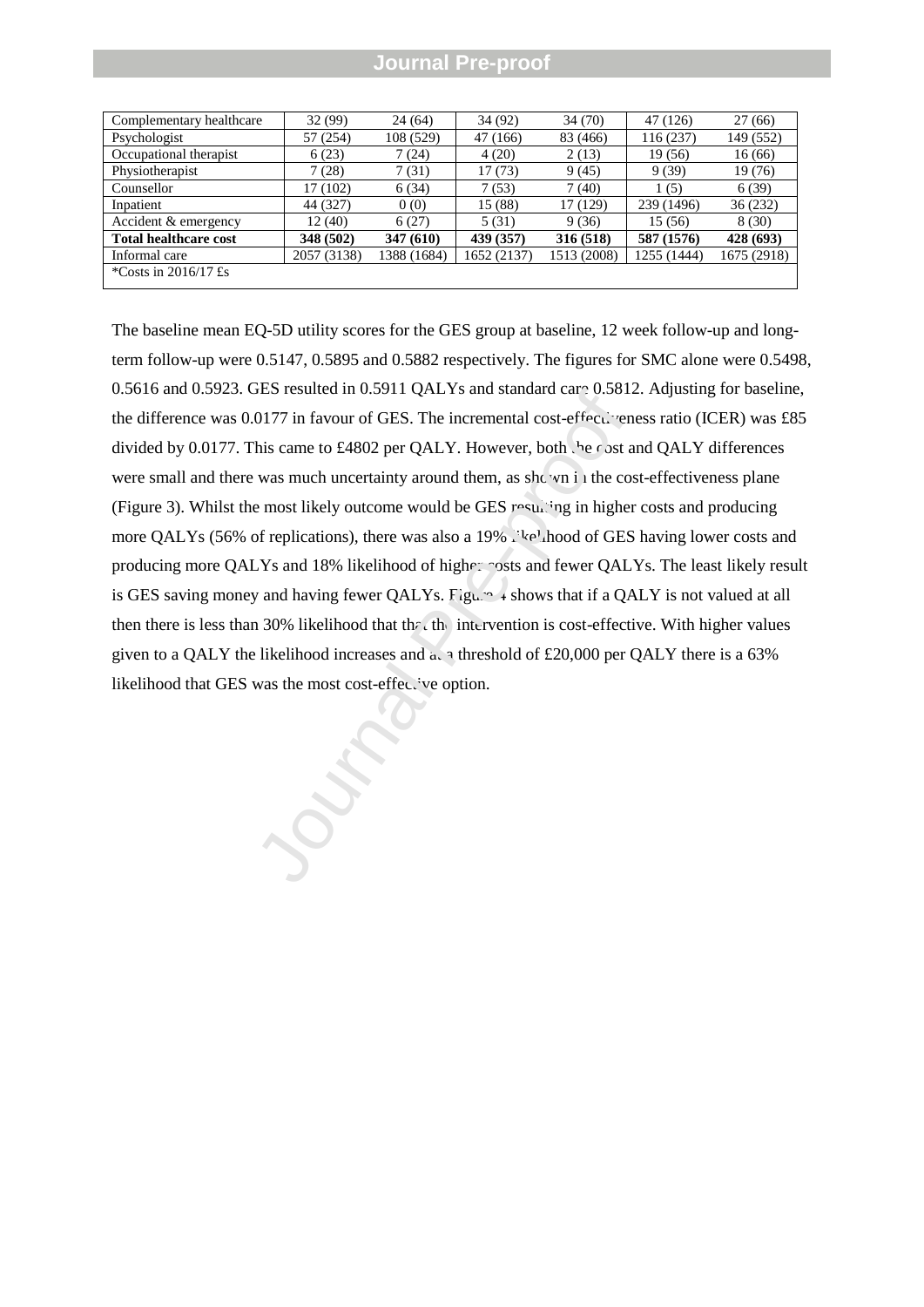

Figure 3. Cost-effectiveness plane.



Figure 4. Cost-effectiveness acceptability curve.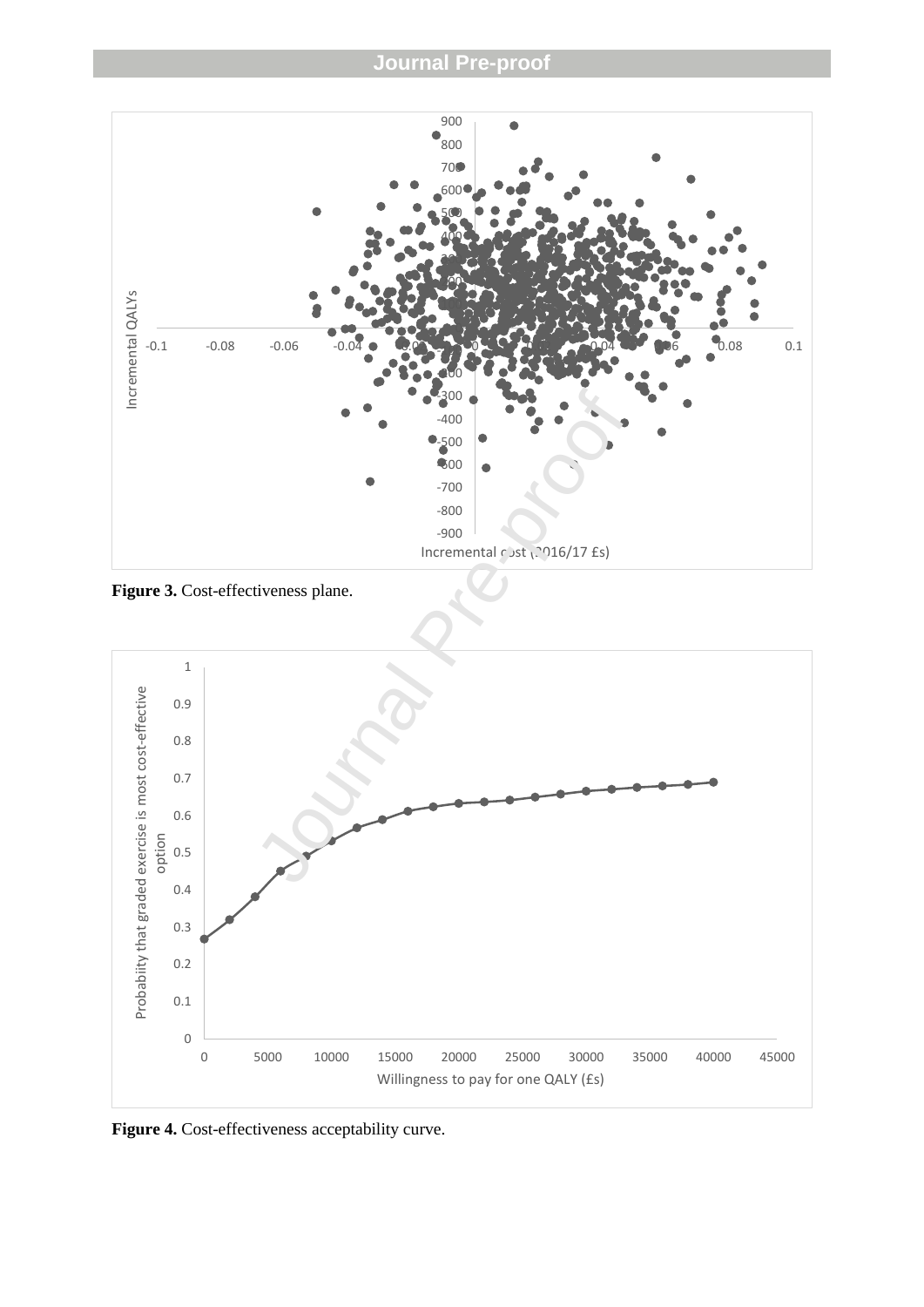### **4. Discussion**

In the main GETSET trial we found a beneficial effect of GES on fatigue and physical functioning at 12 weeks after randomisation [3]. By 15 months" follow up there were no significant differences in either of the primary outcomes between the two interventions. This long term follow-up shows that at 15 months after randomisation the short-term improvements after GES, which we reported in the main paper [4], were maintained, but with no additional improvement, and no difference from the comparison group. There is no evidence that the improvements observed in the SMC group were due to them having received more exposure to therapy than the GES group after trial completion. As randomisation ceased after the 12 week follow-up, we are unable to speculate further as to why outcomes might have changed or not changed in either group in the 12 months since the end of randomisation.

In support of previous research in this field [7,8], GES does not appear to be associated with deterioration in overall health or CFS in the longer-term as the se outcomes did not significantly differ between the originally allocated SMC and GES groups at long term follow up. There was an increase in the proportion reporting a deterioration from 12 weeks to long term follow up in those originally allocated to GES. This pattern found in the GES group may reflect that only one participant reported a deterioration at 12 weeks, having just participated in the intervention [3]. The fact that the deterioration occurred following rather than during the intervention period suggests that it was not likely to be the result of the intervention its  $\mathcal{F}$ . is changed or not changed in either group in the 12 month<br>as research in this field [7,8], GES does not appear to be<br>all health or CFS in the longer-term as the enticomes d<br>ly allocated SMC and GES groups at ong term foll

The health economic analyses indicated that GES added only slightly to healthcare costs and produced more QALYs. Although differences were small, the incremental cost-effectiveness ratio of  $£4,802$  per QALY was substantially below the threshold often used in England to determine costeffectiveness (£20,000 to £30,000 per QALY). However, there was still only a 63% likelihood that the intervention was cost-effective at £20,000 per QALY.

A systematic review has reported on outcomes without intervention in patients with CFS. This review concluded that prognosis was generally poor with improvement reported by 40% of participants [2]. A recent systematic review looking at outcomes following exercise interventions (of any sort, such as Qigong) reported on eight trials. Two trials of graded exercise therapy reported on long-term follow up, and found that benefits of GET were maintained at 2 years [6] and 2.5 years [5], but the review reports that that there was low certainty of evidence longer-term [8]. Our findings are consistent with results from both of those studies - that improvements from graded exercise therapy interventions are maintained in the long-term, and provides greater certainty of maintained benefits.

Limitations of this study include the issue of incomplete response rate. However, of note, we adjusted our analysis to account for the fact that some baseline characteristics were associated with missing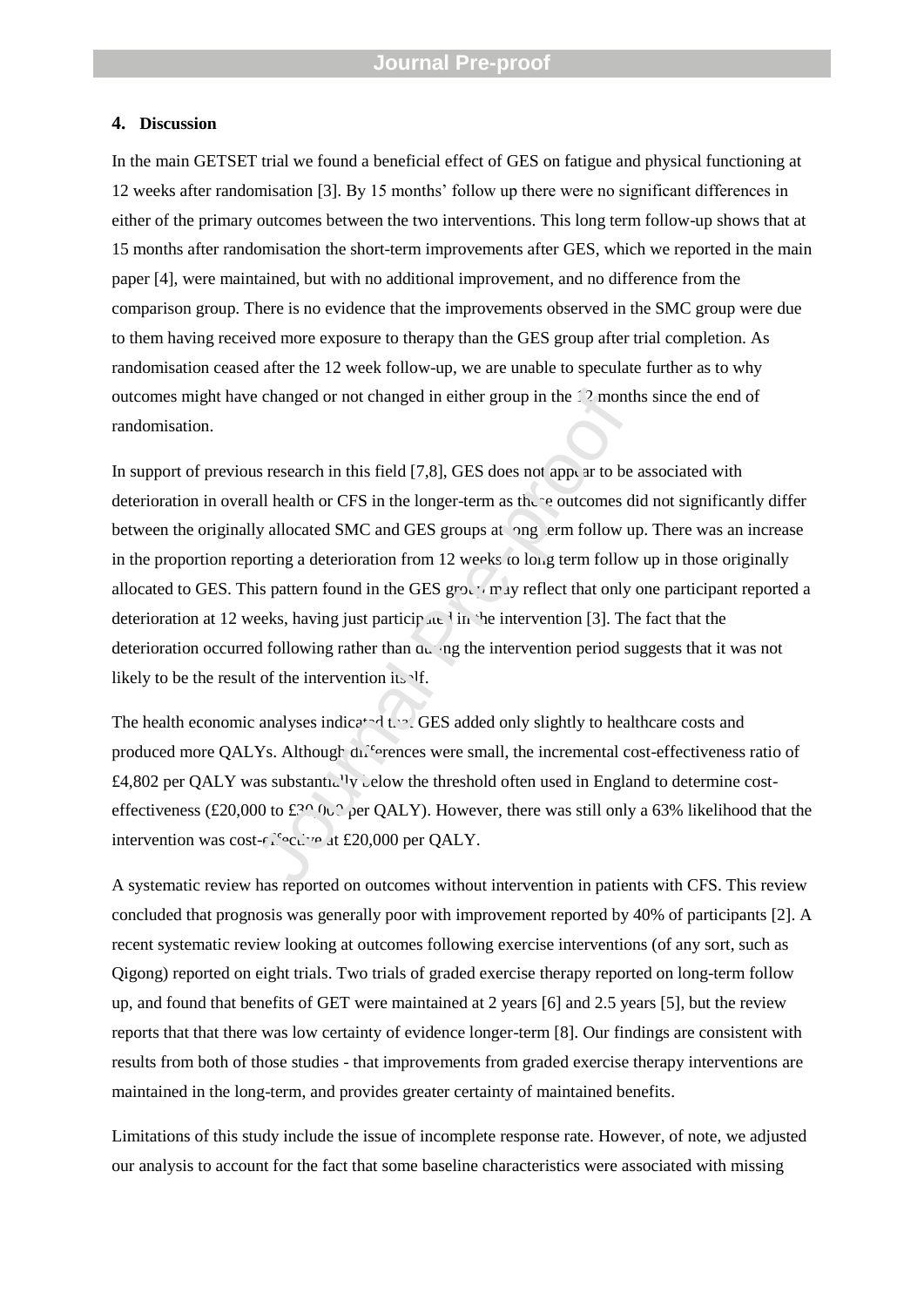information on the outcome measure to improve our model estimates and avoid bias. The duration of follow-up varied from 1 to 3 years, although this is unlikely to have caused bias as we controlled for it in our sensitivity analysis for CGI and it did not change the findings. As is common in this type of research, our outcomes were all self-rated. This could be considered a limitation, although they are potentially the most important outcomes in conditions such as CFS, which are defined by symptoms which are described by the individual. It could be considered a limitation that we added fatigue as a second primary outcome mid-way through trial recruitment for reasons given in the methods. However this was before any outcome data were formally analysed, sample size was recalculated using an adjusted significance level accordingly and both primary outcomes are reported. The number of minutes of physical activity undertaken at baseline was significantly higher in those allocated to SMC, but this was a finding that was already present between groups at baseline and a sensitivity analysis shows it made no difference to our findings. Finally, interpretation of these results is limited by participants having had the opportunity to have a service the apy between 12 weeks and long-term follow-up, and apart from the collection of appointment data  $h \rightarrow m$  service records, participants were not monitored during this period.

The strength of this study is that the results provide first estimates of long-term outcome following a graded exercise guided self-help intervention. In this trial we were able to offer the GES intervention by telephone and Skype, mitigating the fatiguing effects of travelling for the intervention and enabling those with more severe illness to be included. Our qualitative study suggested that those who had been ill for longer made less improvement  $[2\overline{5}]$ . Some of those using GES, and probably including those with a longer duration or more severe illness, will need additional support, and we suggest that GES is considered as a first step in a step ed  $\alpha$  are approach for people with CFS, if these results are confirmed by others. In darking that was significantly ingred<br>
finding that was already present between groups at 'sase<br>
de no difference to our findings. Finally, interpretation or<br>
g had the opportunity to have a service the apy setween<br>
fr

In summary, a year after the guided intervention ended, there were no significant differences between the two groups in fatigue or physical functioning, and no evidence of a difference between groups in deterioration in overall health. The short-term improvements after GES on fatigue and functioning were maintained at long-term follow-up although primary outcomes no longer differed from those in the SMC group. The addition of GES to SMC may be a cost-effective intervention, but based on the present findings we cannot say this with confidence. Better treatments are still needed for patients with this chronically disabling illness.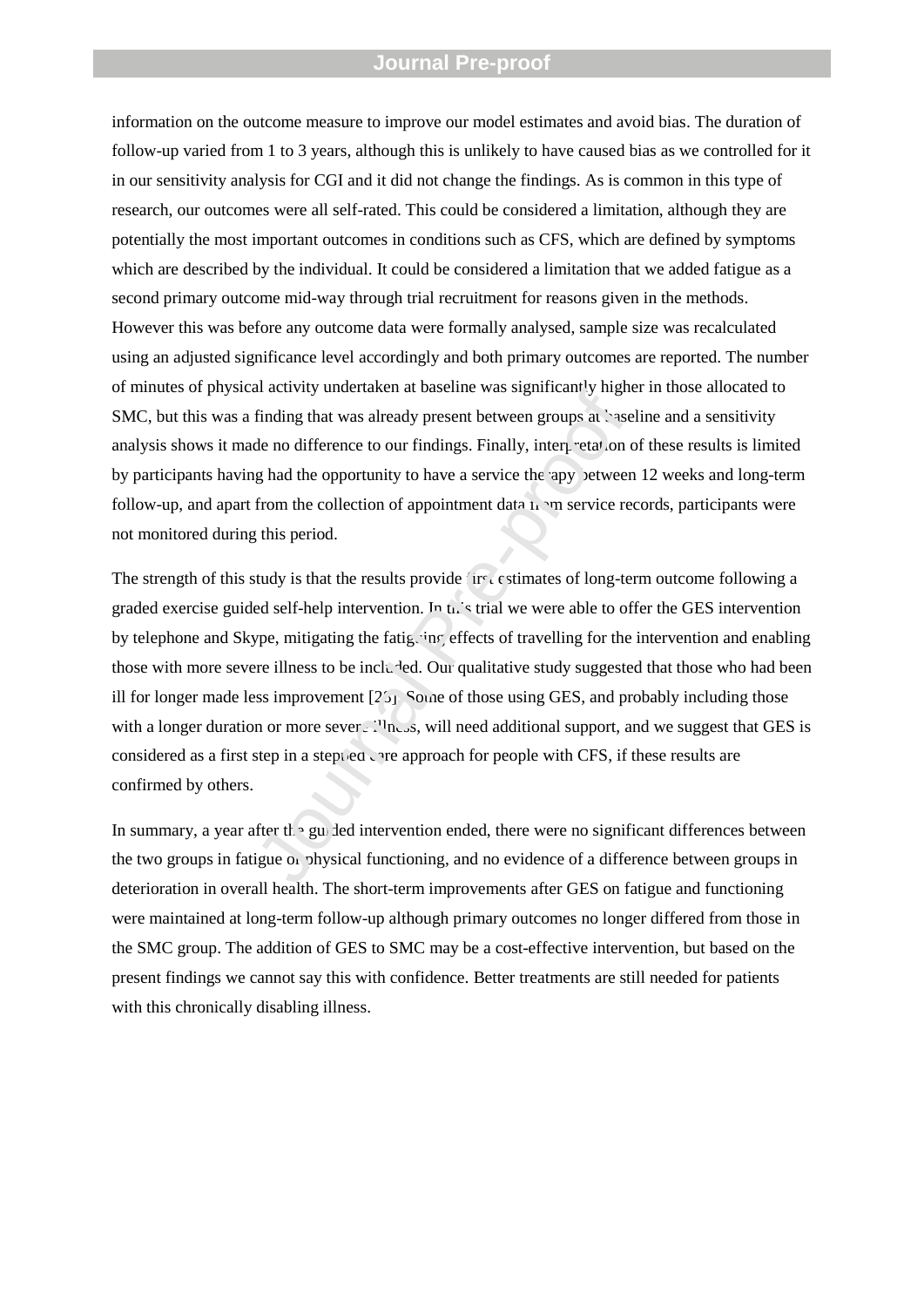#### **Contributors**

PDW & LVC conceived the follow up study with PMc and FP contributing to its design. PDW was the PI, LVC was the trial manager, PMc was the Health Economist and FP was the statistician. LVC, PMc, PDW and FP drafted the manuscript. PMc designed the methodology for the health economic outcomes and undertook the health economic analysis. FP designed the statistical methodology for the clinical outcomes and undertook the analyses. MVW participated in the trial design and coordination as centre leader. All authors contributed to the final manuscript.

#### **Conflicts of interest**

PDW reports grants from the National Institute of Health Research and the Sue Estermann Charity during the conduct of the study; personal fees from Swiss Re-insurance company, outside the submitted work; and PDW is an appointed member of the Independent Medical Experts' Group, a non-department public body, which advises the UK Ministry of Defence about its Armed Forces Compensation Scheme.

#### **Funding sources and acknowledgements**

This paper presents independent research funded by  $\mathbf{h} \in \mathbb{N}$  ational Institute for Health Research (NIHR) under its Research for Patient Benef<sup>y</sup>. (k PB, Programme (Grant Reference Number PB-PG-0610-22060). The views expressed are those of the authors and not necessarily those of the NIHR or the Department of Health and Social Care. This study was also supported by funding through the Sue Estermann Fund. We thank Michelle  $B_y$  io i for facilitating the long-term follow-up data collection and entry. From the National Institute of Ficant Research and in<br>of the study; personal fees from Swiss Re-instrant<br>PDW is an appointed member of the Independent  $\Lambda$  M<br>ic body, which advises the UK Ministry of Defence<br>me.<br>**d acknow** 

#### **Data sharing**

Suitably anonymised data re a ailable for external researchers to request through the Yale University Open Data Access (YODA) Project which is prepared to share these data. The YODA project is an independent organisation that advocates for the responsible sharing of clinical research data. Data from available clinical trials are shared through the YODA Project with registered users with approved proposals for scientific research. For the YODA project see http://yoda.yale.edu

*Funding:* UK National Institute for Health Research (RfPB Programme) and the Sue Estermann Fund.

*Trial details:* The trial is registered at http://istctn.org, ISRCTN22975026.

#### **References**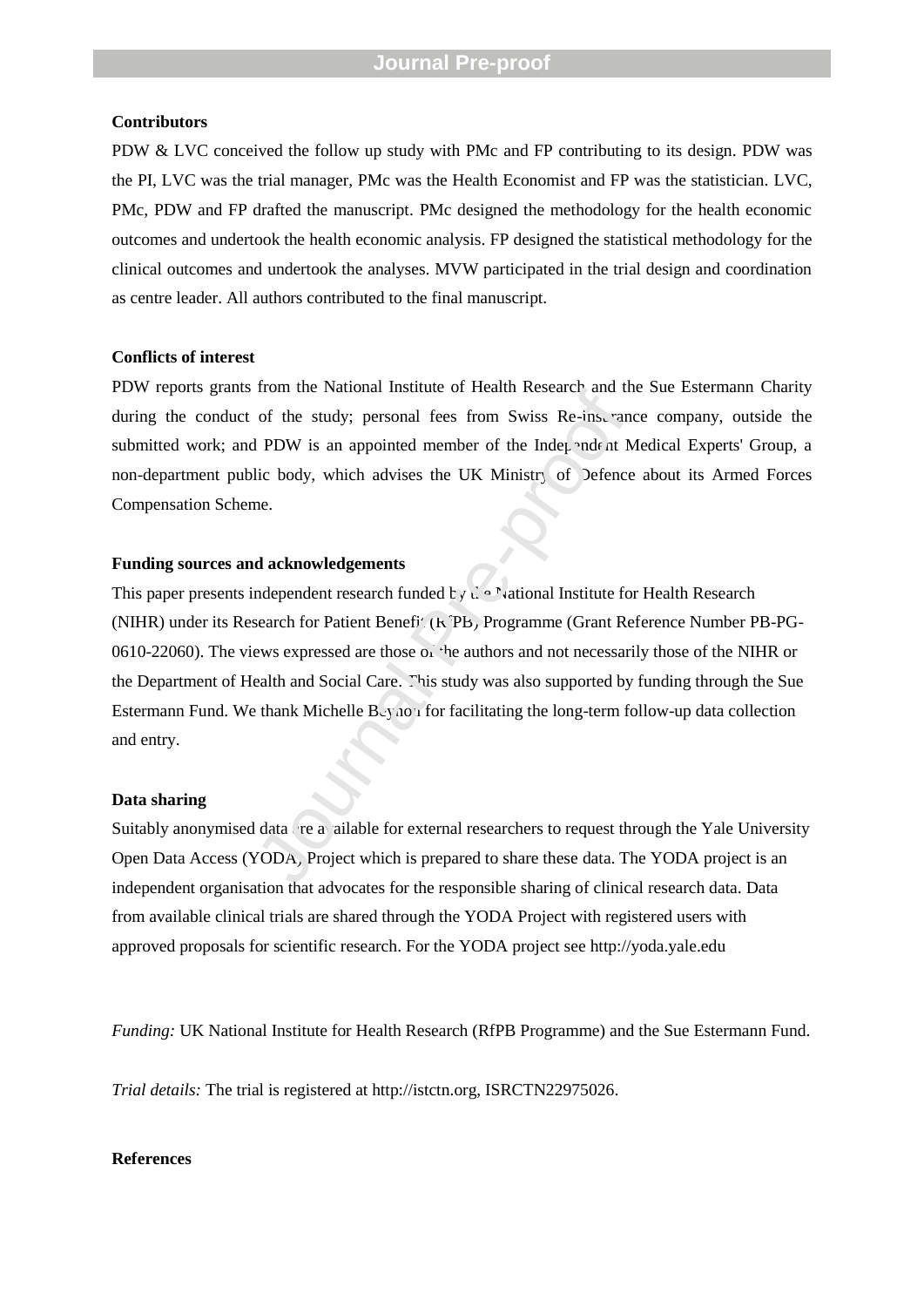- [1] J.B. Prins, J.W. van der Meer, G. Bleijenberg, Chronic fatigue syndrome, Lancet 367 (2006) 346- 55. https://doi.org/10.1016/S0140-6736(06)68073-2.
- [2] R. Cairns, M. Hotopf, A systematic review describing the prognosis of chronic fatigue syndrome, Occup Med 55 (2005) 20-31. https://doi.org/10.1093/occmed/kqi013.
- [3] P.D. White, K.A. Goldsmith, A.L. Johnson, L. Potts, R. Walwyn, J.C. DeCesare, H.L. Baber, M. Burgess, L.V. Clark, D.L. Cox, J. Bavinton, B.J. Angus, G. Murphy, M. Murphy, H. O"Dowd, D. Wilks, P. McCrone, T. Chalder, M. Sharpe on behalf of the PACE trial management group, Comparison of adaptive pacing therapy, cognitive behaviour therapy, graded exercise therapy, and specialist medical care for chronic fatigue syndrome (PACE): a randomised trial, The Lancet 377 (2011) 823-836. https://doi.org/10.1016/S0140-6736(11)60096-2.
- [4] L.V. Clark, F. Pesola, J.M. Thomas, M. Vergara-Williamson, M. Beynon, P.D. White, Guided graded exercise self-help plus specialist medical care versus specialist medical care alone for chronic fatigue syndrome (GETSET): a pragmatic randomised controlled trial, The Lancet 390 (2017) 363-73. https://doi.org/10.1016/S0140-6736(16)32589-2.
- [5] L.V. Clark, P. McCrone, D. Ridge, A. Cheshire, M. Vergara-Willia. Son, F. Pesola, P.D. White, 2016. Graded exercise therapy guided self-help trial for patient, with chronic fatigue syndrome (GETSET): protocol for a randomized controlled trial and  $ir \in \mathbb{Z}$  study, JMIR Res Protoc. 5, e70. https://doi.org/10.2196/resprot.5395. ttps://doi.org/10.1016/S0140-6736(16)32589-2.<br>
lcCrone, D. Ridge, A. Cheshire, M. Vergara-Willia. "son<br>
ercise therapy guided self-help trial for patient swi.'t chrocol for a randomized controlled trial and ir: " $\alpha$ " w s
- [6] P. Powell, R.P. Bentall, F.J. Nye, R.H.T. Edwards, Patient education to encourage graded exercise in chronic fatigue syndrome: 2-year follow-up of randomised controlled trial, BJPsych 184 (2004) 142-146. https://doi.org/10.1192/bjp.184.2.142.
- [7] M. Sharpe, K.A. Goldsmith, A.L. Johnson, T. Ch<sup>[1</sup>der, J. Walker, P.D. White, Rehabilitative treatments for chronic fatigue syndrome: long-te $\tau$ , follow-up from the PACE trial. The Lancet Psychiatry 2 (2015) 1067-74. https://doi.org/10.1010/S2215-0366(15)00317-X
- [8] L. Larun, J. Brurberg, J. Odgaard-Jensen, J.F. Price J., Exercise therapy for chronic fatigue syndrome. Cochrane Systematic Review,  $2^7$ 19. https://doi.org/10.1002/14651858.CD003200.pub8.
- [9] P. Mc Crone, M. Sharpe, T. Chalder, M. Knapp, A.L. Johnson, K.A. Goldsmith, P.D. White, 2012. Adaptive pacing, cognitive behaviour therapy, graded exercise, and specialist medical care for chronic fatigue syndrome: a cost-effectiveness analysis. PLOSONE. 7, e40808. https://doi.org/10.1371/journal. $\cdot$  one. $\cdot$ 040808.
- [10] National Institute for Hec th and Clinical Excellence. Clinical Guideline CG53. Chronic fatigue syndrome/myalgic encephalomyelitis (or encephalopathy): diagnosis and management of CFS/ME in adults and children. http://guidance.nice.org.uk/CG53 (accessed 27th Jan 2020).
- [11] M.C. Sharpe, L.C. Archard, J.E. Banatvala, L.K. Borysiewicz, A.W. Clare, A. David, R.H. Edwards, K.E. Hawton, H.<sup>J</sup>. Lambert, R.J. Lane. A report – chronic fatigue syndrome: guidelines for research, J R Soc Med 84 (1991) 118-121.
- [12] Reeves WC, Lloyd A, Vernon SD, Klimas N, Jason LA, Bleijenberg G, International Chronic Fatigue Syndrome Study Group. Identification of ambiguities in the 1994 chronic fatigue syndrome research case definition and recommendations for resolution. BMC Health Serv Res 2003 Dec 31;3(1):25
- [13] L.V. Clark (ed), Graded exercise therapy: a self-help guide for those with chronic fatigue syndrome/myalgic encephalomyelitis, Bart's and the London NHS Trust, London, 2011. https://www.qmul.ac.uk/wolfson/media/wolfson/current-projects/GET-guide-booklet-version-1- 22062010.pdf (accessed 27th Jan 2020).
- [14] L. V. Clark, E. Tims & P.D. White. (2012) Guided Support Manual: Guided Self-help graded exercise therapy for CFS/ME. https://www.qmul.ac.uk/wolfson/media/wolfson/currentprojects/GETSET-therapists-manual-with-appendices.pdf
- [15] T. Chalder, G. Berelowitz, S. T. Pawlikowska, L. Watts, S. Wessely, D. Wright, E.P. Wallace, Development of a fatigue scale. J Psychosom Res 37 (1993) 147-53. https://doi.org/10.1016/0022-3999(93)90081-p.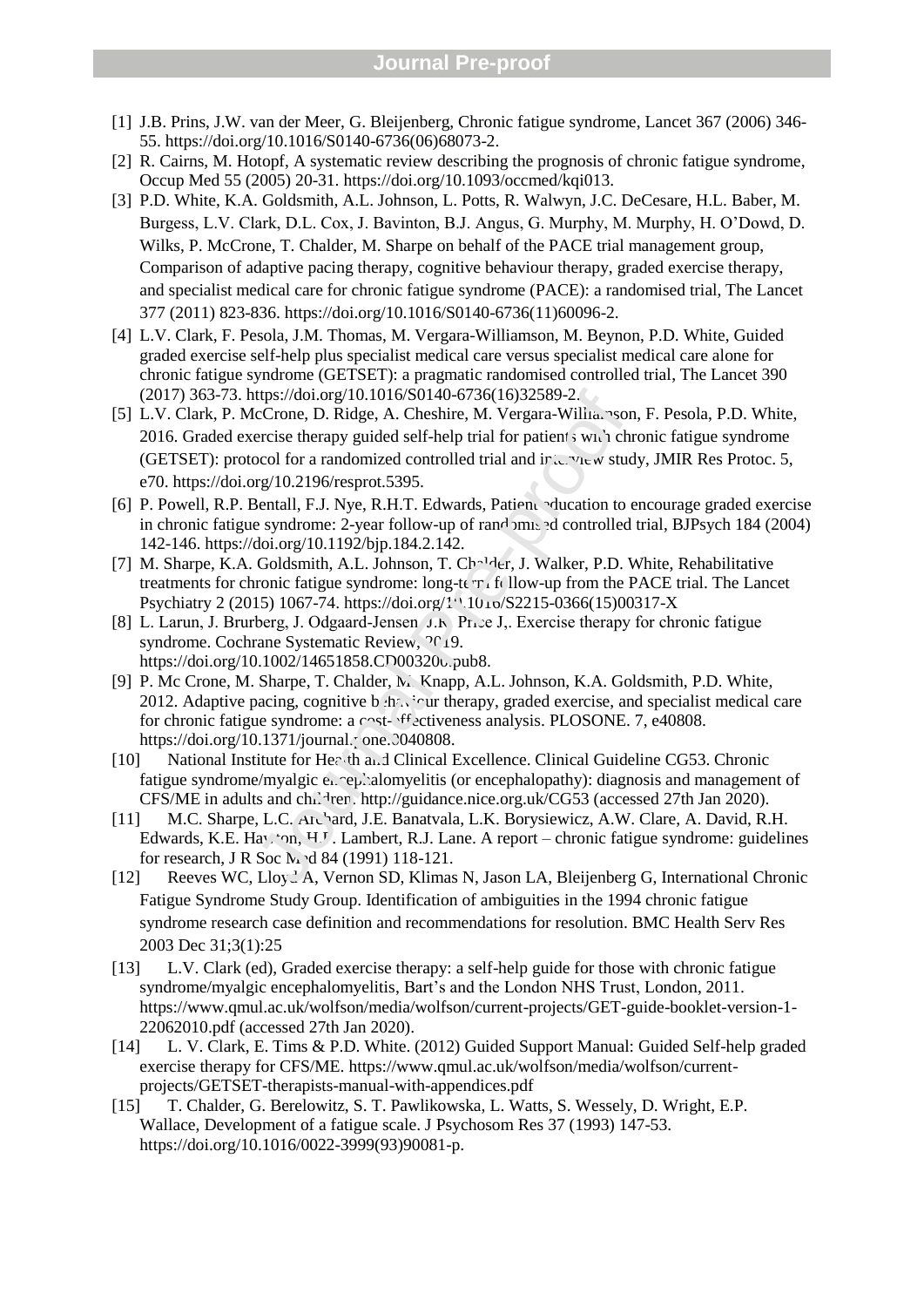- [16] C.A. McHorney, J.E. Ware, A.E. Raczek, The MOS 36 item short form health survey (SF-36): II. Psychometric and clinical tests of validity in measuring physical and mental health constructs. Med Care 31 (1993) 247-253. https://doi.org/10.1097/00005650-199303000-00006.
- [17] W. Guy, ECDEU assessment manual for psychopharmacology, National Institute of Mental Health Rockville, MD, 1976 218-22.
- [18] The EuroQol Group, EuroQol: a facility for the measurement of health related quality of life, 16 Health Policy 199–208. https://doi.org/10.1016/0168-8510(90)90421-9.
- [19] J. Beecham, M. Knapp, Costing psychiatric interventions, in: G. Thornicroft (Ed.), Measuring mental health needs, Gaskell, London, 2001, pp. 200–224.
- [20] J. Twisk, L. Bosman, T. Hoekstra, J. Rijnhart, M. Welten, M. Heymans. Different ways to estimate treatment effects in randomised controlled trials. Contemporary Clinical Trials Communications 10 (2018) 80-85. https://doi.org/10.1016/j.conctc.2018.03.008
- [21] M. Pampaka, G. Hutcheson, J. Williams. Handling missing data: analysis of a challenging data set using multiple imputation. International Journal of Research & Method in Education. 39 (2016). https://doi.org/10.1080/1743727X.2014.979146
- [22] R.H.H. Groenwold, A. Rogier T. Donders, K.C.B. Roes, F.E. H. rell, K.G.M. Moons. Dealing With Missing Outcome Data in Randomized Trials and Observational Studies. American Journal of Epidemiology. 175 (2011) 210-217. https://doi/10.1093/aje/kwr302.
- [23] C.L. Craig, A.L. Marshall, M. Sjostrom, A.E. Bauman, M.L. Booth, B.E.Ainsworth, M.Pratt, U.Ekelund, A. Yngve, J.F. Sallis, P. Oja, International physical activity questionnaire: 12-country reliability and validity. Med Sci Sports Exerc 35 (200?) 1381-1395. https://doi.org/10.1249/01.MSS.0000078924.61453.F.
- [24] P. Dolan, C. Gudex, P. Kind, A. Williams (1995) A so rial tariff for EuroQol: results from a UK population survey. York: University of York. https://www.york.ac.uk/che/pdf/DP138.pdf.
- [25] A. Manca, N. Hawkins, M.J. Sculpher, Estin, ting mean QALYs in trial-based costeffectiveness analysis: the importance of  $\sim$  to  $\sim$  to  $\sim$  in the utility, Health Econ 14 (2005) 487–496. https://doi.org/10.1002/hec.944.
- [26] L. Curtis, Unit costs of health and social care. Canterbury: PSSRU, 2010.
- [27] R. Walwyn, L. Potts, P. McCrone, A. L. Johnson, J.C. DeCesare, H. Baber, K. Goldsmith, M. Sharpe, T. Chalder, P.D. White, A  $\alpha$  at nised trial of adaptive pacing therapy, cognitive behaviour therapy, graded exercise, and specialist medical care for chronic fatigue syndrome (PACE): statistical analysis pl n, Trials 14 (2013) 386. https://dx.doi.org/10.1186%2F1745-6215-14-386. (2016). https://doi.org/10.1080/1743727X.2014.979146<br>
R.H.H. Groenwold, A. Rogier T. Donders, K.C.B. Roes, F.E. h. vrel<br>
Dealing With Missing Outcome Data in Randomized Trials and Ob erva<br>
Journal of Epidemiology. 175 (20
- [28] A. Cheshire, D. Ridge, L. Clark, P.D. White, Guided graded Exercise Self-help for chronic fatigue syndrome: patient experiences and perceptions, Disabil Rehabil 2018.